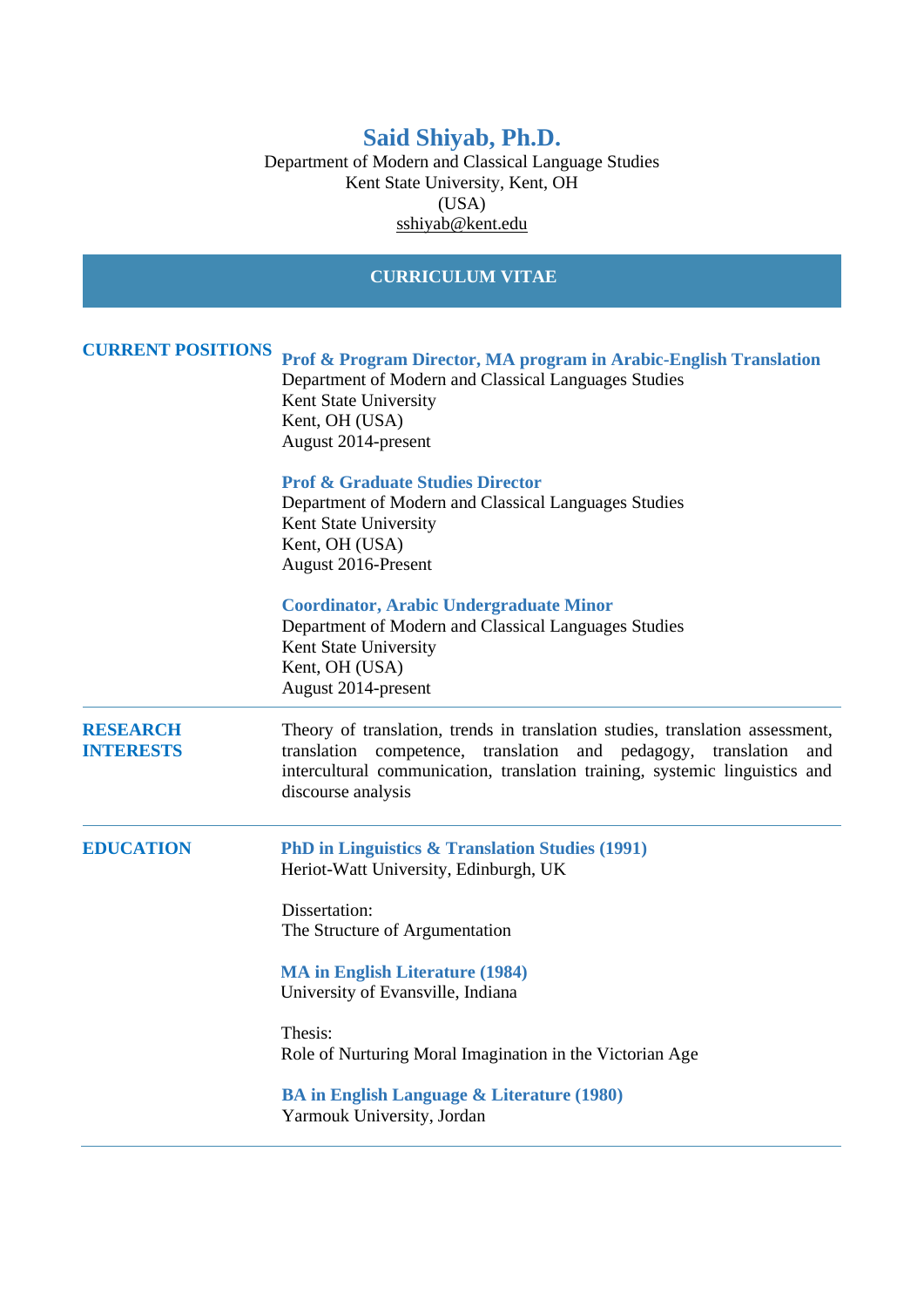## **ACADEMIC POSITIONSProfessor & MCLS Graduate Studies Coordinator**

Department of Modern and Classical Language Studies Kent State University Kent, Ohio August 2016-August 2019

#### **Professor & Coordinator, MA Program in Arabic-English Translation**

Department of Modern and Classical Languages Studies Kent State University Kent, Ohio (USA) August 2014-present

#### **Coordinator, Arabic Undergraduate Minor**

Department of Modern and Classical Languages Studies Kent State University Kent, Ohio (USA) August 2014-present

## **Professor**

 College of Translating and Interpreting, University of Geneva, Switzerland 2013-2014

## **Professor**

Department of Translation Studies United Arab Emirates University, Al Ain-UAE 2004-2013

## **Editor**

UAEU Research Journal. Office of the Vice Provost for Research and Graduate Studies UAE University, UAE. 2010-2013

## **Professor & Chair**

Department of Translation Studies**.** United Arab Emirates University, UAE 2004 - 2012

# **Acting Chair**

French Language Program United Arab Emirates University, UAE 2007-2012

## **Acting Chair**

Department of Linguistics United Arab Emirates University, Al Ain-UAE 2006-2007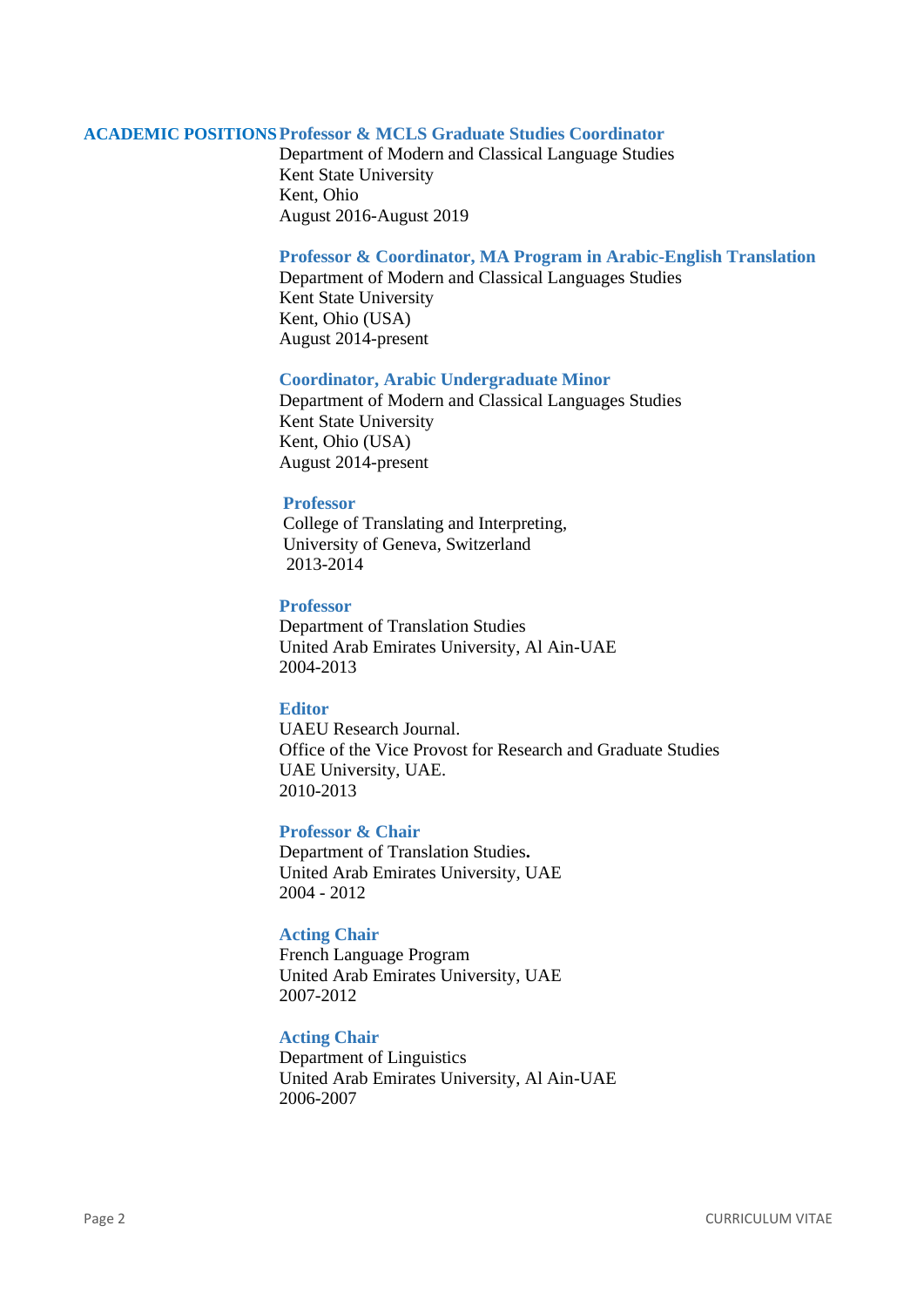#### **Professor of English**

English Department University of Southern Indiana, Indiana (USA) 1999-2004

## **Associate Professor of English**

College of Languages & Translation King Saud University, Riyadh, Saudi Arabia 1996-1999

#### **Assistant Professor of English**

English Department Yarmouk University-Irbid-Jordan 1991-1996

#### **PhD Student**

Stanford University, then Heriot-Watt University 1987-1991

## **Academic Coordinator**

Yarmouk University, Jordan 1986 -1987

# **Lecturer of English**

Language Center, Yarmouk University, Irbid, Jordan. 1984-1986

## **Graduate Student**

University of Evansville, Indiana, USA 1982-1984

#### **Assistant Director of Faculty Affairs Department**

Yarmouk University, Irbid 1980-1982

## **COURSES TAUGHT PhD**

Research in Translation Studies, Globalization, Internationalization and Translation, Translation Assessment and Professional Ethics, Principles in Empirical Research and Translation, Directed Reading in Contemporary Translation Theories, Directed Readings in Translation and Comparative Literature, Literary Translation and Skopos Theory.

## **MA**

Literary and Cultural Translation, Legal and Commercial Translation, Medical and Scientific Translation, Graduate Research and Writing in Translation Studies, A Practice of Arabic-English Translation, Contrastive Analysis of Arabic and English, Arabic Language and Culture, Applied Linguistics, History of the English Language, Translation Theory, Advanced Writing, reading of in Linguistics (Semantics and Pragmatics) and Lexicography, Discourse Analysis, Research Methodology, Advanced Grammar, and Writing through Literature.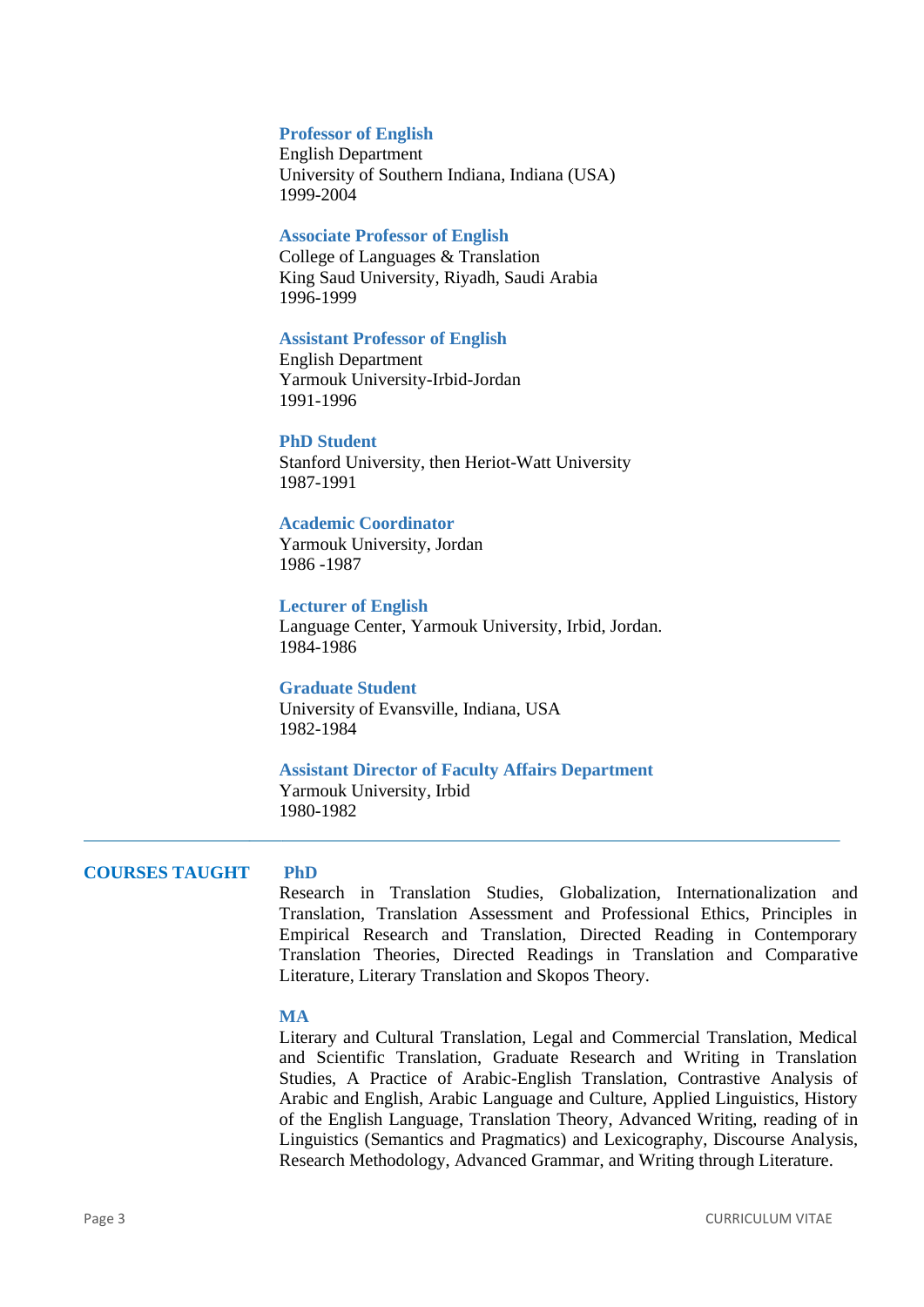## **BA**

History of the Arabic Language, Arabic Language and Culture, Introduction to Arabic Linguistics, History of the English Language, Contrastive Linguistics, Introduction to Applied Linguistics, Discourse Analysis, Research Methodology, Writing (I and II), Advanced Writing, Introduction to Literature, Grammar, Listening Comprehension, Rhetoric and Composition, Career and Thematic Applications, Introduction to Language and Communication, Introduction to Syntax, Phonetics and Phonology and Introduction to Phonology and Morphology, Practicum, Integrated Capstone, Issues in Translation, Advanced Written Translation, Translating Business Correspondence and Promotional Material, Translation Theory, Translation Theory and Technical Texts, Modern Media Translation, Translation for Communication, Translation of Arabic Texts, Translation of English Texts, Translation in the Community.

#### **PHD SUPERVISION At Kent State University**

Advisor, PhD Dissertation Committee, Ghaida Al-Khateeb, MCLS Department, Kent State University, (August 2021-present)

Advisor, PhD Dissertation Committee, Ali Saeedi, MCLS Department, Kent State University, (May 2019-present)

Advisor, PhD Dissertation Committee, Abdulkarim Sekta, MCLS Department, Kent State University, (in progress since 2019)

Advisor, PhD Dissertation Committee, Ahmad Al Khatib, MCLS Department, Kent State University (in progress since 2018)

Advisor, PhD Dissertation Committee, Abdulaziz Aldohayyan, MCLS Department, Kent State University, (in progress since 2018)

Advisor, PhD Dissertation Committee, Ahmad Al Khatib, MCLS Department, Kent State University (in progress since 2018)

Member, PhD Dissertation Committee, Ayham Abu Zeid, MCLS Department, Kent State University (in progress since 2017)

Member, PhD Dissertation Committee, Alaa Asfour, MCLS Department, Kent State University (August 2019-present)

Member, PhD Dissertation Committee, Fatima Alblooshi, MCLS Department, Kent State University (August 2019-present)

Member, PhD Dissertation Committee, Samar Mazroei, MCLS Department, Kent State University (August 2019-present)

Member, PhD Dissertation Committee of Susi Rakhmawati, MCLS Department, Kent State University (in progress since 2016)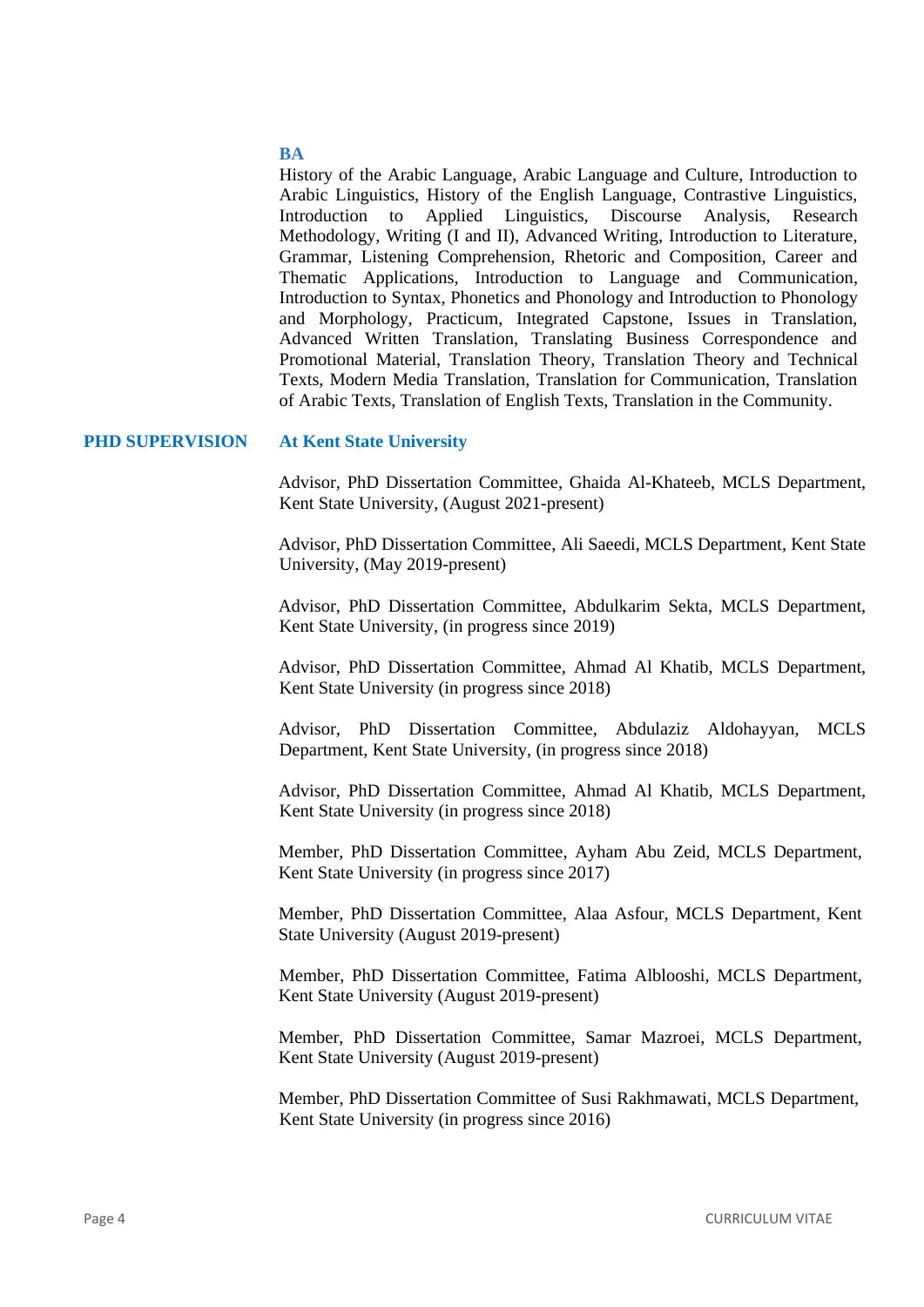Member, PhD Dissertation Committee, Mohammed Alanazi, MCLS Department, Kent State University (Completed in 2019)

Member, PhD Dissertation Committee, Raidah Ramadan, MCLS Department, Kent State University (2014-completed in 2018)

#### **Outside Kent State**

External Examiner, PhD Dissertation (Adib Abdulmajid), KU Leuven University, Belgium (Completed 2020).

External Examiner, PhD Dissertation (Ali Alhasnawi), KU Leuven University, Belgium (in progress since 2018).

Advisor, PhD Dissertation, Eyhab Dadreddin, Jinan University, Lebanon (2013 completed in 2017)

Advisor, PhD Dissertation, Wassal Al Allaq, UAE University, UAE (2012 completed in 2016)

# **MA SUPERVISION Outside Kent State University**

An Examination of "Translation of Media Madness: The Corruption of our Political Culture". Department of English University of Sharjah, Sharjah, UAE (March 21, 2011)

An Examination of a "Translation of Arab Gulf Sea Songs". Department of English University of Sharjah, Sharjah, UAE (March 21, 2011)

An Examination of "Najiba Al Rifaie's Translation of "Anfas Al Ward (The Breaths of Flowers), with special reference to Metaphor Translation". Department of English, University of Sharjah, Sharjah, UAE (December 21, 2010)

Linguistic and Translation Assessment, Chapter Four of the Human Development Report entitled "Adapting to the Inevitable: National action and International Cooperation. Ecole Traduction Et D'Interprétation, University of Geneva, Switzerland (April 14, 2010)

Understanding Islamic Banking: The Value Proposition that Transcends Culture, University of Sharjah, UAE (January 18, 2010)

Dyslexia in the Early Years: A Practical Guide to Teaching and Learning, by Dimitra Hartas, University of Sharjah, Sharjah, UAE (November 11, 2008)

Socio-Pragmatic Considerations in Translating News Reports: Bahrain Tribune as a Case Study. English Department, University of Bahrain, Kingdom of Bahrain (January 10, 2007)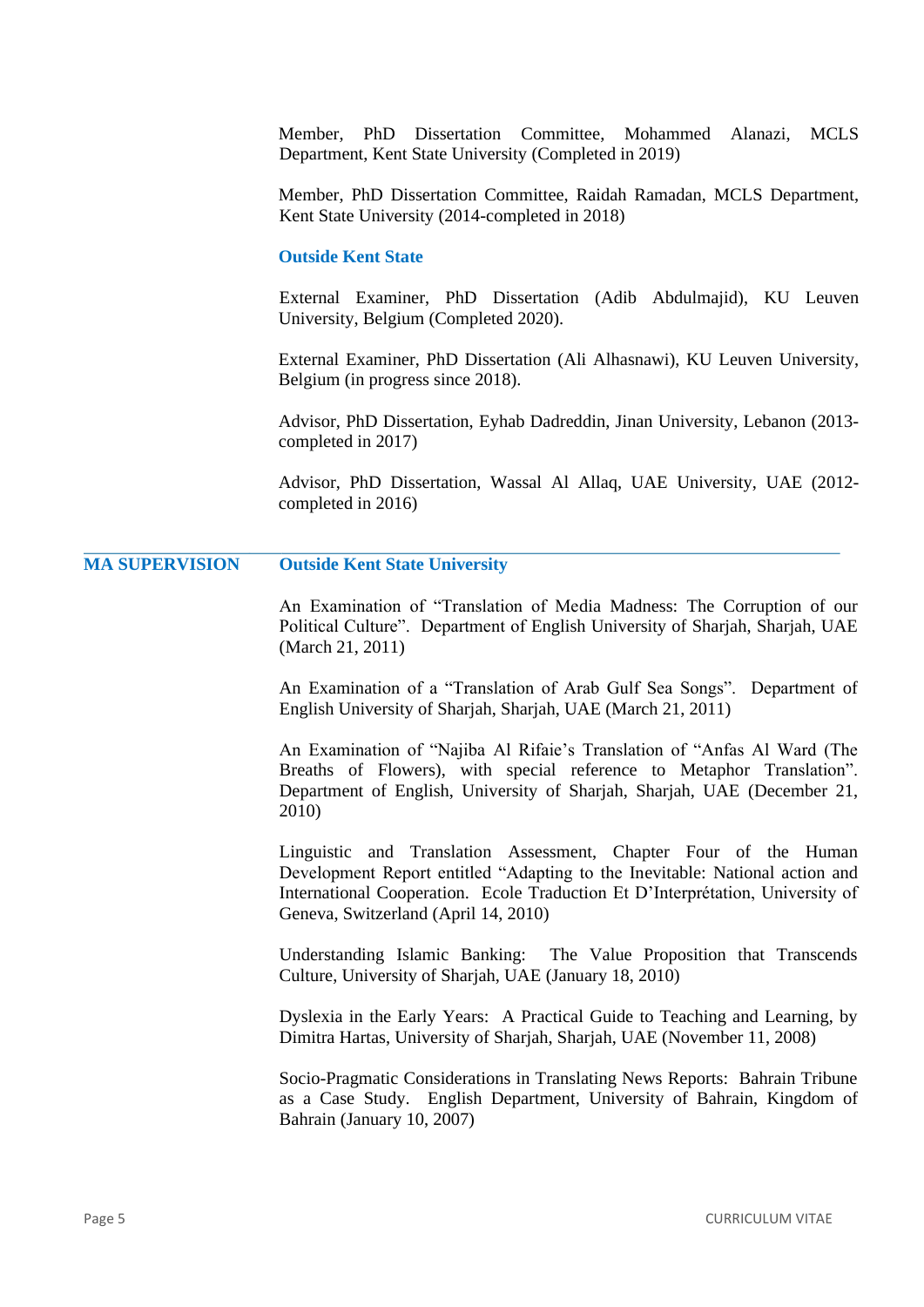Arab EFL Learners' Inference of the Meaning of English Idioms. English Department, University of Bahrain, Kingdom of Bahrain (January 24, 2007)

Ideology in Political News Reports. English Department, University of Bahrain, Kingdom of Bahrain (June 14, 2006)

Linguistic Aspects of Dubbed Children's Animated Pictures. English Department, Yarmouk University, Irbid, Jordan (May 24, 1996)

Prepositions in Context: A Linguistic Analysis. English Department, Yarmouk University, Irbid, Jordan (May 17, 996)

Simultaneous Interpretation: Factors and Problems. English Department, Yarmouk University, Irbid, Jordan (May 12, 1996)

Translatability of Car Parts and their Perception within the Arab World. English Department, Yarmouk University, Irbid, Jordan (May 10, 1996)

Are Religious Terms Translatable? English Department, Yarmouk University, Irbid, Jordan (May 10, 1996)

Linguistic Aspects of Dubbed Children's Animated Pictures. English Department, Yarmouk University, Irbid, Jordan (May 25, 1995)

Prepositions in Context: A Linguistic Analysis. English Department, Yarmouk University, Irbid, Jordan (May 18, 1995)

Simultaneous Interpretation: Factors and Problems. English Department, Yarmouk University, Irbid, Jordan (May 11, 1995)

Translatability of Car Parts and their Perception within the Arab World. English Department, Yarmouk University, Irbid, Jordan (May 18, 1994)

Are Religious Terms Translatable? English Department, Yarmouk University, Irbid, Jordan (May 11, 1994)

The Role of Memory as a Cognitive Psychological Faculty in Simultaneous Interpretation. English Department, Yarmouk University, Irbid, Jordan (May 27, 1993)

The Progressive Aspect in the Holy Quran into English. English Department, Yarmouk University, Irbid, Jordan (May 13, 1993)

Lexical and Syntactic Ambiguity: A Case Study of the Translation of Two Suras of the Holy Quran. English Department, Yarmouk University, Irbid, Jordan (May 13 1993)

Problems of Translating Implicature. English Department, Yarmouk University, Irbid, Jordan (May 19, 1992)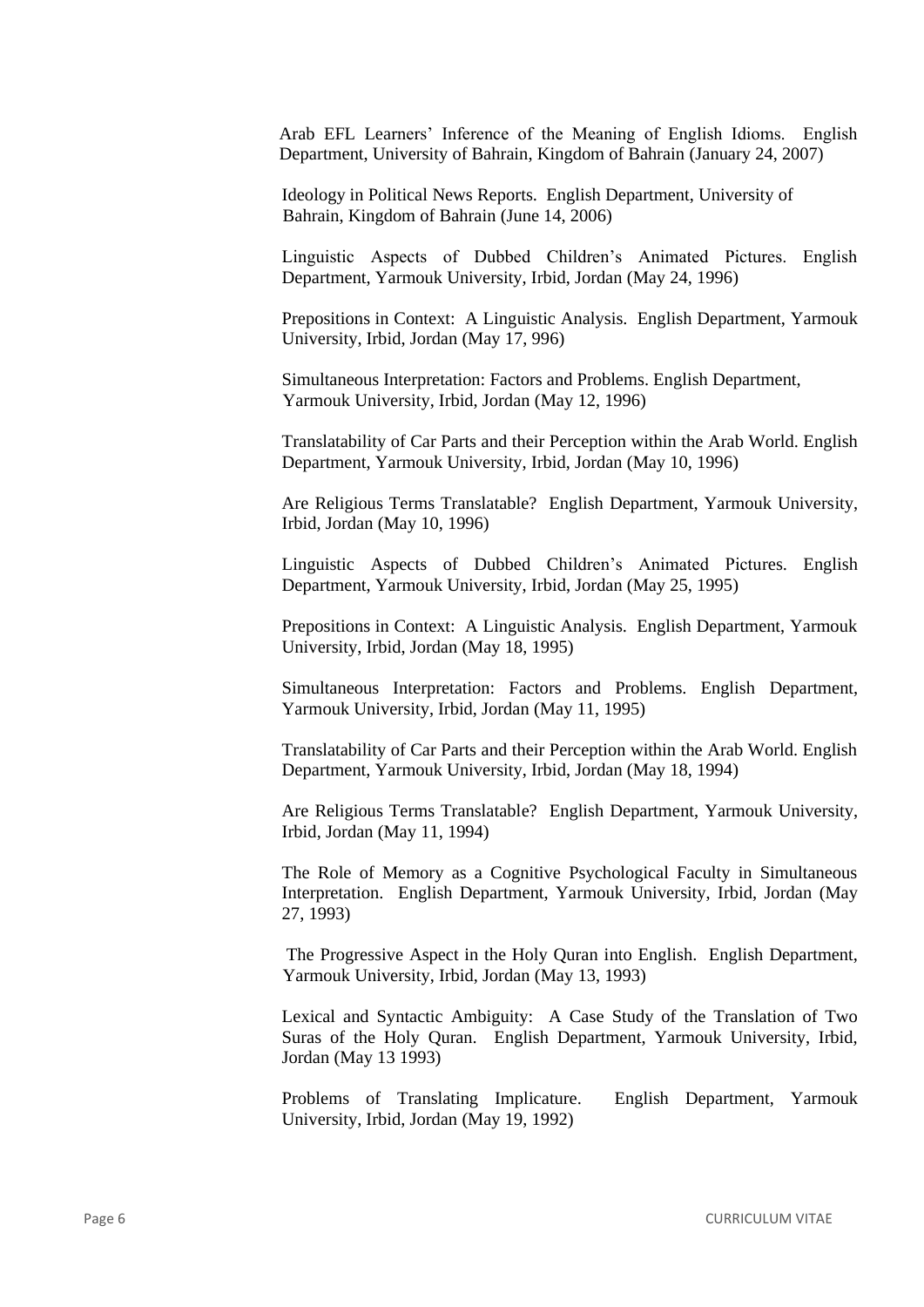The Emotive Expressions in Editorials. English Department, Yarmouk University, Irbid, Jordan (May 12, 1992)

The "lam" in Arabic and its Implication. English Department, Yarmouk University, Irbid, Jordan (March 22, 1991)

Context Paramountness in Translating Formulaic Expressions with Atheistic Reference: A Socio-Pragmatic Perspective. English Department, Yarmouk University, Irbid, Jordan (March 15, 1991)

## **PUBLICATIONS Refereed Edited Volumes**

Shiyab, Said (ed). *Research Into Translation and Training in Arab Academic Institutions.* Oxfordshire: Routledge (2021).

Shiyab, Said. *Translation Studies*. Arab World English Journal (AWEJ). Arab Society of English Language Studies (ASELS), (2014)

#### **Refereed Books**

Shiyab, Said*. Translation: Concepts and Critical Issues.* Antwerp, Belgium: Garant Uitgevers Publishing House, (2017). Print.

Shiyab, Said and Halimi, Sonia*. A Handbook of Writing Business Letters and Promotional Material (*New Castle Upon Tyne, UK: Cambridge Scholar Publishing, (2015). Print.

Shiyab, Said. *Flowers in the Desert*. Writescope Publishers, Patterson Lakes, Victoria, Melbourne, Australia, (2014). Print.

Shiyab, Said. *Translation and the Structure of Argumentation*. Muenchen, Germany: Lincom Academic Publishing, (2013). Print.

Shiyab, S et al*. Globalization and Its Impact on Translation* (New Castle Upon Tyne, UK: Cambridge Scholar Publishing, (2010). Print.

Shiyab, Said. *A Textbook of Translation: Theoretical and Practical Implications*. Antwerp, Belgium: Garant Uitgevers Publishing House, (2006). Print.

#### **Book Chapters**

Shiyab, Said. "The Dilemma of Legal Terminology in the Arab World". *Handbook of Terminology*. Amsterdam: John Benjamins Publishing Company, (2018).

Shiyab, Said. "Aspects of Globalization", in Shiyab, et al, in *Globalization and Aspects of Translation*. Cambridge Scholars Publishing, UK (2010), pp. 1-11.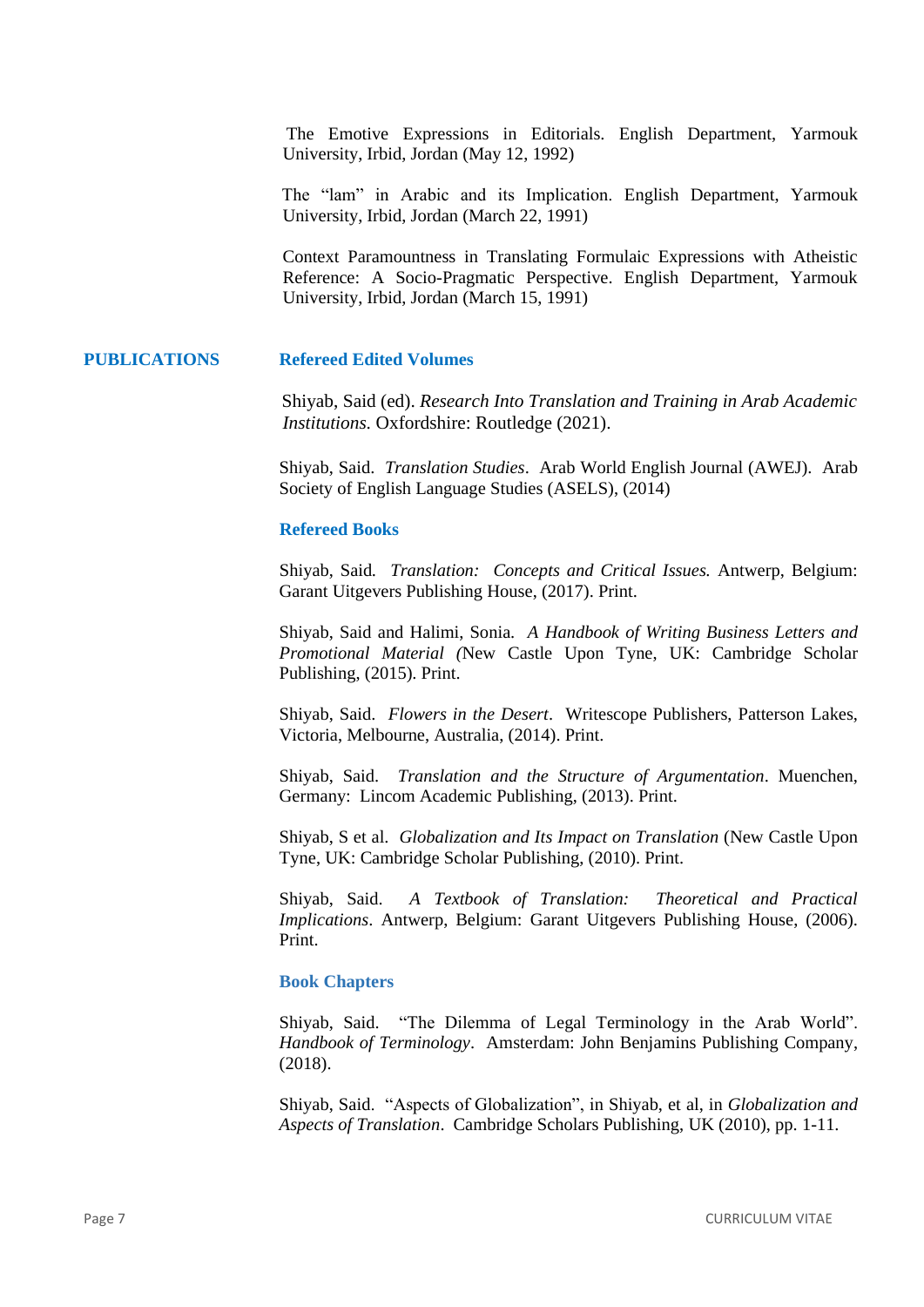Shiyab, Said. "Humor as a Teaching Strategy", in Miguel Mantero, Paul Chamness Miller, John Watzke (eds.), *Readings in Language Studies: Language across Disciplinary Boundaries*, International Society for Language Studies, Inc. (2008), pp. 613-627.

Shiyab, Said. "The Pragmatics of Discourse", published in Mantero, Miguel (ed.), Identity and Second Language Learning: Culture, Inquiry, and Dialogic Activity in Educational Contexts. University of Alabama, Information Age Publishing (2007), pp. 13–22.

Shiyab, Said. "Verbal and Non-Verbal Constituents in Theatrical Texts and Implications for Translators." In F. Poyatos (ed.), Nonverbal Communication in Translation. Amsterdam/New York: John Benjamin (1997), pp. 203-213.

Shiyab, Said. "The Rhetoric of Paragraphing Across Cultures: Some effects on Translation". In R., De Beaugrande (et al) (ed.), *Language, Discourse, and Translation in the West and Middle East.* Amsterdam/Philadelphia: John Benjamin (1992), pp. 73-78.

#### **Refereed Book & Manuscript Reviews**

David B. Sawyer, Frank Austermühl and Vanessa Enríquez Raído (eds.). The Evolving Curriculum in Interpreter and Translator Education. Amsterdam: John Benjamin Publishing Company, 2018.

Godev, Concepción B. (Eds.) The American University of Paris. Translation and Globalization Across Classrooms, Communities and Humanities: The Classroom and Beyond. London (UK), Palgrave Macmillan, 2017.

New Insights into Arabic Translation and Interpreting. Multilingual Matters. Western Sydney University, 2016.

Taibi, M (ed.) New Insights into Arabic Translation and Interpreting. Multilingual Matters. Western Sydney University, 2016.

Margaret Rogers (ed.), Specialized Translation: Shedding the 'Non-Literary' Tag. BABEL (International Federation of Translators), Amsterdam: John Benjamin Publishing Company, Vol 62, No. 4 (2016), pp. 686-687.

J. Hall (et al), Dialogue with Bakhtin on Second and Foreign Language Learning: New Perspectives. Critical Inquiry in Language Studies: An International Journal, Lawrence Erlbaum Associates, Inc., Canada, (2006), 1, pp. 57-60.

Kristal Efrain, Invisible Work: Borges and Translation. UNESCO Collection of Representative Works, Rue Miollis, Paris Cedex, France, (2005), pp.365-369.

Marilyn G. Rose, Beyond the Western Tradition. BABEL (International Federation of Translators), Amsterdam: John Benjamin Publishing Company, Vol. 47, No. 2 (2002), pp. 189-192.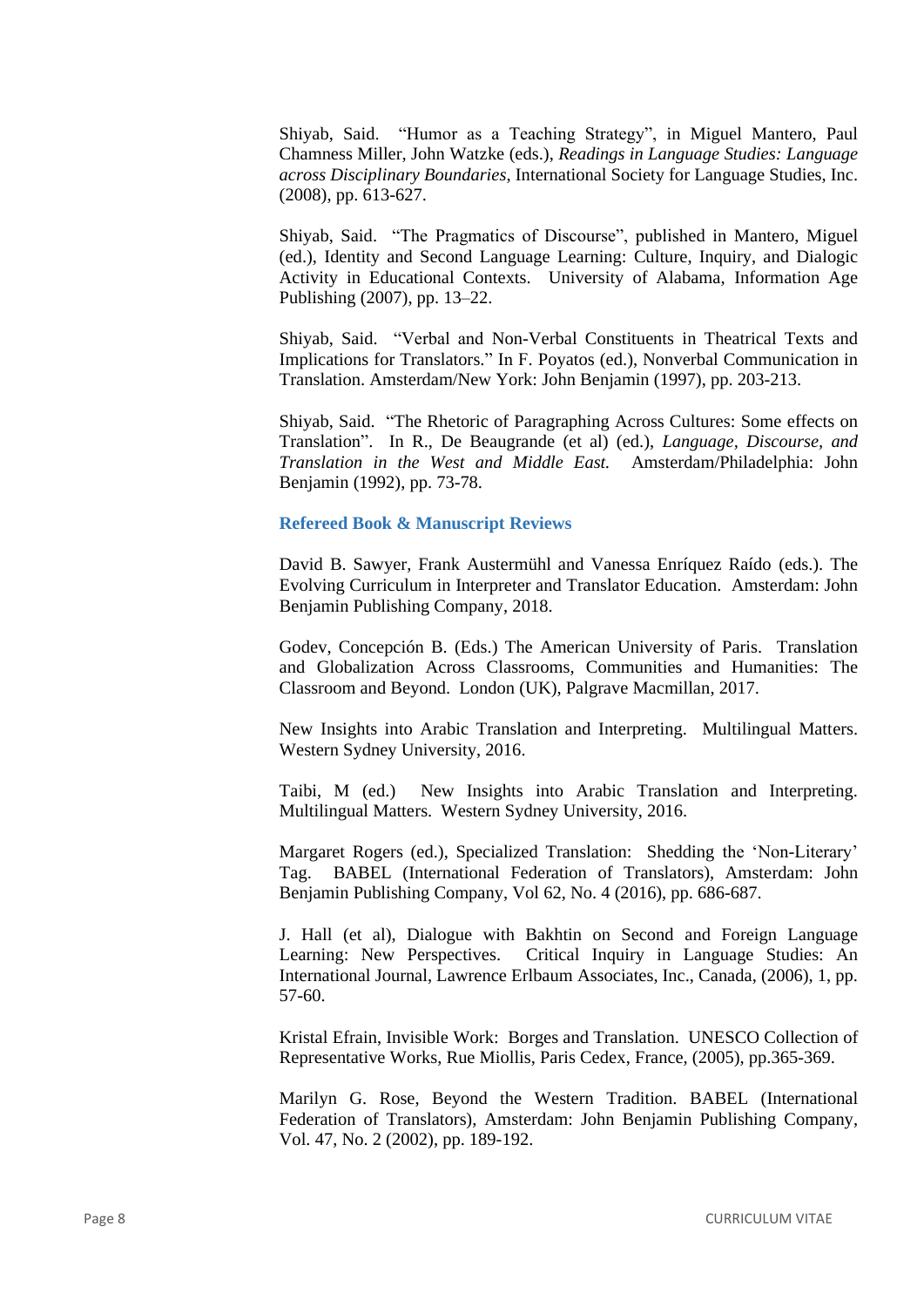C. Gutknecht and L. Rolle, Translating by Factors, BABEL (International Federation of Translators), Amsterdam: John Benjamin Publishing Company, Vol. 43, No 3\4 (1997), pp. 93-94.

P. Burton (et al), Bilingual Women. Anthropological Approaches to Second Language Use, TRANSLATIO (International Federation of Translators), XV, No. 1 (1996), pp. 141-144.

Gilsi Palsson (ed.), Beyond Boundaries. Understanding, Translation and Anthropological Discourse. BABEL (International Federation of Translators), Amsterdam: John Benjamin Publishing Company, Vol. 41, No. 4 (1995), pp. 251-253.

Gilsi Palsson (ed.), Beyond Boundaries. Understanding, Translation and Anthropological Discourse. BABEL (International Federation of Translators), Amsterdam: John Benjamin Publishing Company, Vol. 41, No. 4 (1995), pp. 251-253.

B. Hatim & I. Mason, Discourse and the Translator. International Review of Applied Linguistics (IRAL), Berlin/New York: Walter de Gruyter, XXXI/ 1, February (1993), pp. 65-67.

## **Refereed Articles**

Shiyab, Said. "The Role of Translators and Interpreters in Global Business". *The International Journal of Translation and Interpreting*". Western Sydney University, 2021.

Shiyab, Said. "Impact of Globalization on the Translation Industry", *Journal of Internationalization and Localization,* edited by Hendrik Kockaert, Amsterdam: John Benjamins Publishing, 2018.

Shiyab, Said. "Al-Muallaqat and their Emotive Meanings". *AWEJ for Translation & Literary Studies*. (2017), No (1), pp. 3-17.

Shiyab, Said. "Translation Quality Assessment-A Perspective on Pedagogy." *Arab World English Journal,* AWEJ Special Issue on Translation (2014), No. (2), pp. 42-50.

Shiyab, S & Lynch, M. "Borgesian Rewriting: Burton's Arabian Nights", in *Translation Review*, University of Dallas, Texas, University of Dallas Center for Translation Studies and The American Literary Translators Association (ALTA), No. 73 (2007) pp. 23-29.

Shiyab, Said. "Synonymy in Translation", in *Translation Journal*, Vol. 11, No. 4, (2007). Available at < http://translationjournal.net/journal/42synonymy.htm>.

Shiyab, Said (2006). "Can Literary Style Be Translated?" in BABEL (International Federation of Translators), Amsterdam: John Benjamin Publishing Company, Vol. 52, No. 3: pp. 1-14.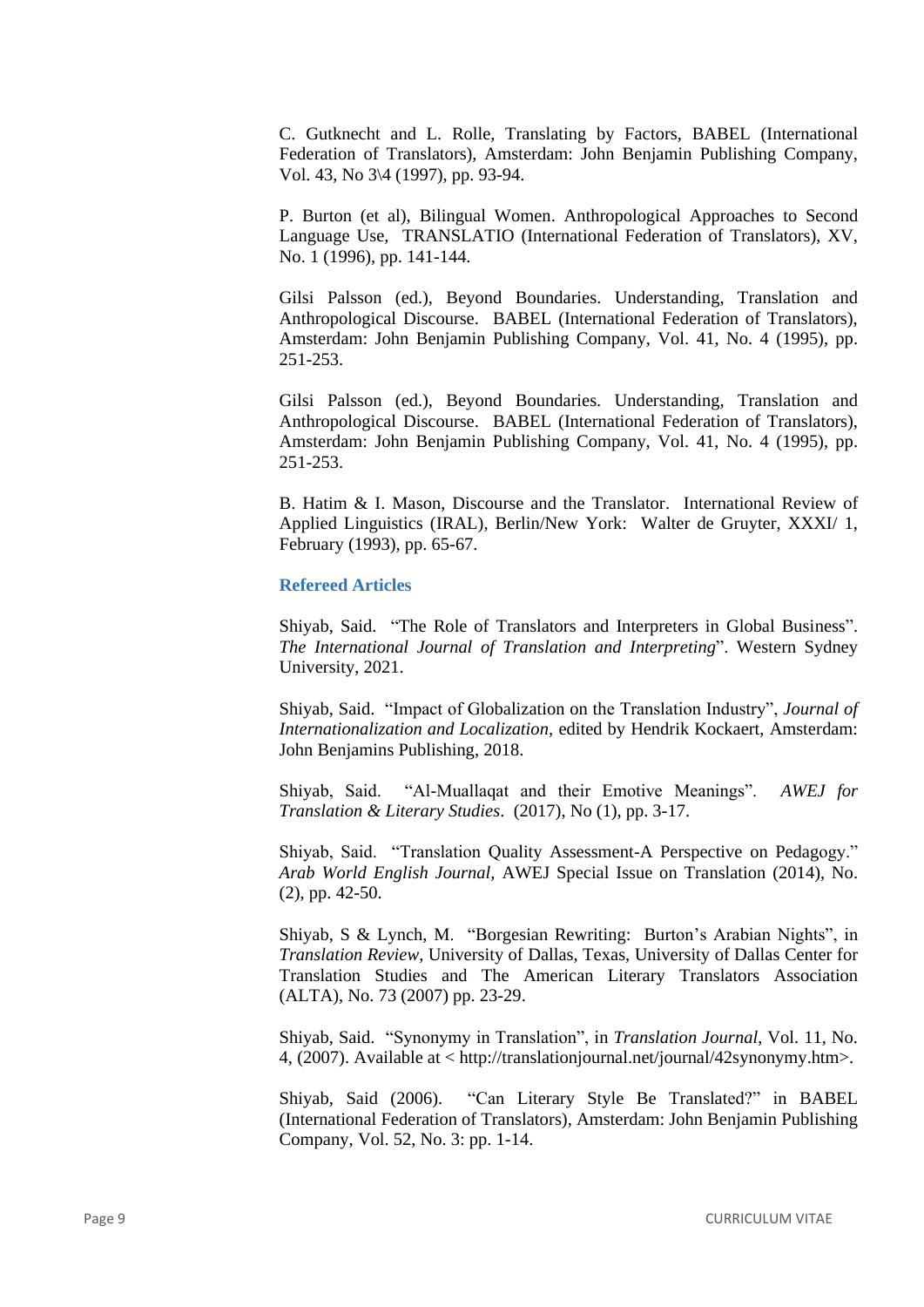Shiyab, Said (2005). "Patterns of Thinking Across Languages", in Translation Directory.com, < http://www.translationdirectory.com/sitemap.htm>, pp 1-12.

Shiyab, Said (2004). "The Use of Language Across Cultures". In World Cultures, University of Wisconsin, Milwaukee, Vol. 14, Issue 2, pp. 155-162.

Shiyab, Said (2003). "Language Use and Language User". Language, Society and Culture, University of Tasmania, Australia, Issue 13, pp. 1-9.

Shiyab, Said (2002). "Argument: An Alternative Model". In LORE: Rhetoric, Writing, Culture, San Diego State University, Department of Rhetoric and Writing Studies, Vol. 2.2: pp. 1-16.

Shiyab, Said. "The Pragmatics of Punctuation and its Problematic Nature in Translation", *BABEL (International Federation of Translators)*, Amsterdam: John Benjamin Publishing Company, Vol. 46, No. 2 (2001), pp. 112-124.

Shiyab, Said (2001). "Translation and Teaching a Foreign Language", Journal of King Saud University. Languages and Translation, Vol. 13: pp. 1-9.

Shiyab, Said. "Can Literary Style Be Translated?" in BABEL (*International Federation of Translators*), Amsterdam: John Benjamin Publishing Company, Vol. 52, No. 3 (2006) pp. 1-14.

Shiyab, Said. "Patterns of Thinking Across Languages", in Translation Directory.com, < http://www.translationdirectory.com/sitemap.htm> 2005, pp 1- 12.

Shiyab, Said. "The Use of Language Across Cultures". In *World Cultures*, University of Wisconsin, Milwaukee, Vol. 14, Issue 2, (2004) pp. 155-162.

Shiyab, Said. "Language Use and Language User". *Language, Society and Culture*, University of Tasmania, Australia, Issue 13, (2003) pp. 1-9.

Shiyab, Said. "Argument: An Alternative Model". In *LORE: Rhetoric, Writing, Culture*, San Diego State University, Department of Rhetoric and Writing Studies, Vol. 2.2, (2002), pp. 1-16.

Shiyab, Said. "The Pragmatics of Punctuation and its Problematic Nature in Translation", *BABEL (International Federation of Translators)*, Amsterdam: John Benjamin Publishing Company, Vol. 46, No. 2 (2001), pp. 112-124.

Shiyab, Said. "Translation and Teaching a Foreign Language", Journal of King Saud University (KSA), Vol. 13, *Languages and Translation* (2001), pp. 1-9.

Shiyab, Said. et al. "On the Use of Compensatory Strategies in Simultaneous Interpretation", *META*, University of Montreal Press, Vol. 45-3, September (2000), pp. 548-557.

Shiyab, Said. "Translation: Theory or Practice?", *Journal of King Saud University (Languages and Translation)*, Saudi Arabia, Vol. 12 (2000), pp. 3543.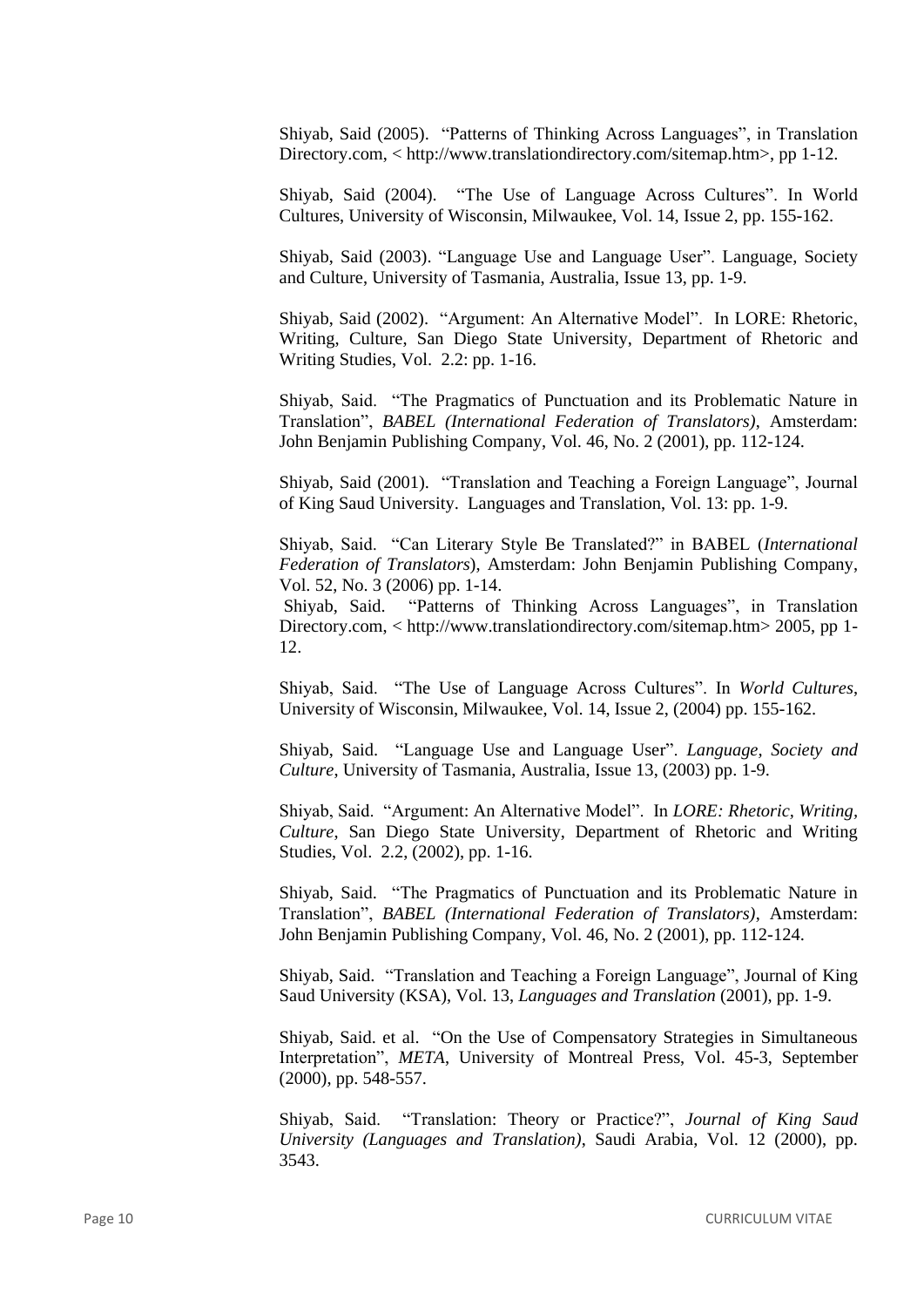Shiyab, Said. "Translation: The Translator's Intuition and Senses," *Arab Journal for Humanities*, Kuwait University, Vol. 72 (2000), pp. 274-285.

Shiyab, Said. "The Difficulty of Translating Literary Texts", *BABEL (International Federation of Translators)*, Amsterdam: John Benjamin Publishing Company, Vol. 45, No. 3 (1999), pp. 205-216.

Shiyab, Said. "Ellipsis in Arabic", *Al-Arabiyya*, University of Florida, Gainesville (USA), Vol. 31 (1998), pp. 39-54.

Shiyab, Said. "Lexical Cohesion with Reference to the Identity Chain: Application of IC to Different Types of Arabic Texts," Int*ernational Review of Applied Linguistics (IRAL)*, Berlin/New York: Walter de Gruyter, XXXV\3, August (1997), pp. 211-223.

Shiyab, Said. "Translation: A Subjective Activity", *META*, University of Montreal Press, Vol. 43, Number 1, (1997), pp. 54-66.

Shiyab, Said. "Pragmatics: An Intercultural Process in Interpreting," *Turjaman*: Journal of Translation Studies, Tangiers: Ecole Supérieure Roi Fahd de Traduction, Vol. 4, No. 2, October (1995), pp. 57-66.

Shiyab, Said. "Some Aspects of Text Structure in Arabic Narrative Discourse." *Anglicana Turkuenia* (1995), Vol. 14, Department of English, University of Turku, Finland, pp. 241-248.

Shiyab, Said. "Texts and their Contexts," *BABEL (International Federation of Translators)*, Amsterdam: John Benjamin Publishing Company, Vol. 40, No. 4 (1994), pp. 232-238.

Shiyab, Said. Translation of a short story entitled "Quality" by John Galsworthy. *Foreign Literature Quarterly*, Arab Writers' Union, Damascus (1993), pp. 258-295.

#### **CONFERENCE PRESENTATIONS**

"Curricular Implications of the Current Changes in and around the Language Industry". Monterey FORUM 2019: May 3-6, 2019.

 $\_$  , and the set of the set of the set of the set of the set of the set of the set of the set of the set of the set of the set of the set of the set of the set of the set of the set of the set of the set of the set of th

The 59<sup>th</sup> Annual Conference of the American Translators Associations (ATA). New Orleans, October 23-27, 2018 ( http://www.atanet.org/conf/2018/).

The 58<sup>th</sup> Annual Conference of the American Translators Associations (ATA). San Francisco, Nov. 2-5, 1016 ( http://www.atanet.org/conf/2016/).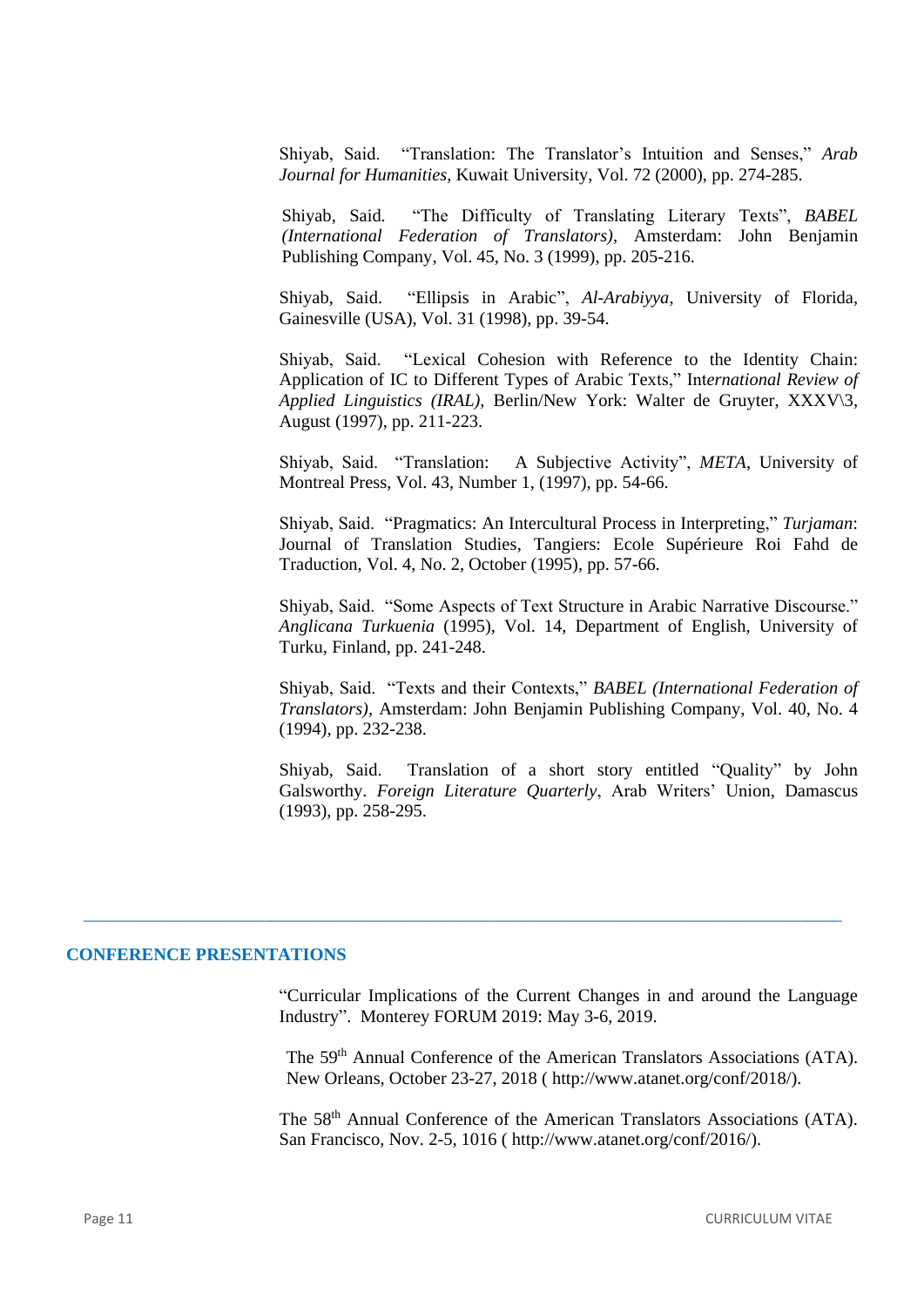The 57<sup>th</sup> Annual Conference of the American Translators Associations (ATA). Washington, October 25-29, 2017 (http://www.atanet.org/conf/2017/).

"Student-centered Approach to Foreign Language Teaching" (Keynote Speaker with Juliana House). The 6th UNNES International Conference on English Language Teaching, Literature and Translation (ELTLT), 2017". State University of Semarang, Semarang, Indonesia, October 6-9, 2017.

"Community Interpreters: Roles and Responsibilities Redefined (RRR)". CCIO Medical Interpreting Conference, Ohio State University Biomedical Center, June 25, 2016.

"Impact of Globalization on the Translation Industry". The Translation and Globalization Conference. Warsaw, March 11-12, 2015 (http://www.translationconference.com/about/).

"The Role of Formative Assessment in Translation Classes". SOTL Commons Conference, Georgia Southern University, Savannah, Atlanta (USA), March 26- 28, 2014.

"Complexities of Literary Translation" (Guest Speaker). Abu Dhabi International Conference on Identity and Cultural Exchange, Abu Dhabi, UAU, May 3-5, 2014.

"Literary Translation: Subversion vs. Manipulation". International Conference on Literary Translation: Version, Subversion: Translation, the Cannon and its Discontent, Faculdade de Letras da Universidade do Porto, Portugal, December 12-14, 2013.

"Research Methodologies in Translation Studies: A Middle Eastern Perspective", 2nd International Symposium on Integrating Research, Education, and Problem Solving (IREPS 2012), Orlando, Florida (USA), March 25-28, 2012.

"Common Sense in Translation." Theories and Realities in Translation and Writing Forum, Brest, France, December 16-17, 2011.

"Translation Assessment and Didactic Knowledge." Hawaii International Conference on Arts and Humanities, Honolulu, Hawaii (USA), hosted by the University of Louisville. January 9-11, 2011.

"Intercultural and Interpersonal Pragmatics." Second International Conference on the Development and Assessment of Intercultural Competence, University of Arizona, USA. January 29-February 2, 2010.

"Principles and Practices of Assessing Translation." Monterey FORUM 2009: April 20, 2009.

"Empowerment, Self and Other: Health Care Discourses and Identity in the UAE." The Fifth Self International Biennial Conference (Enabling the Human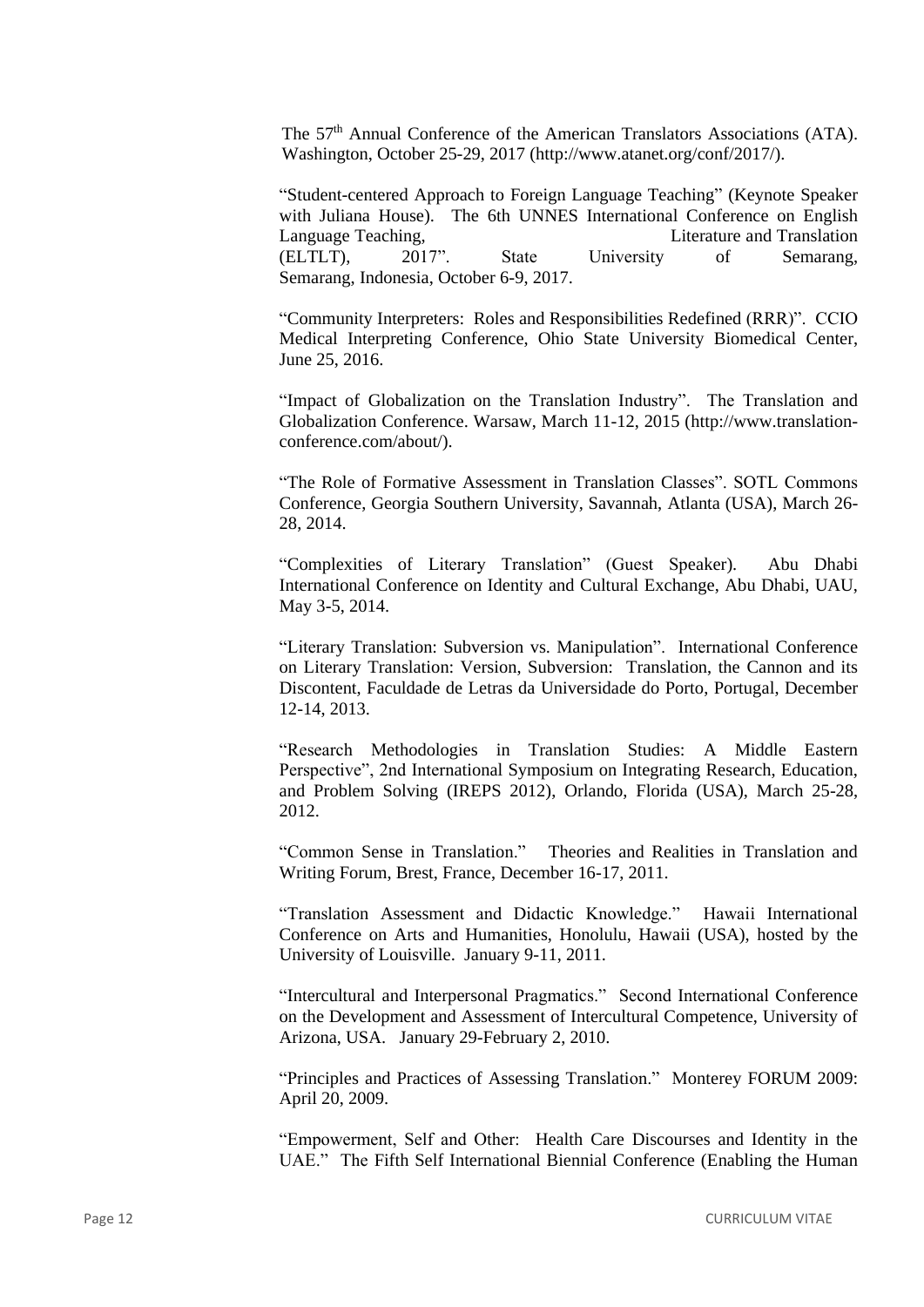Potential: The Centrality of Self and Identity). United Arab Emirates University (UAE). January 13-15, 2009.

"Translation and Aspect of Globalization." 1st International Conference on Translation and the Impact of Globalization. United Arab Emirates University (UAE). November 18-20, 2008.

"Translating Poetry: Nizar Qabbani as a Case Study". The 30th Conference of the American Literary Translation Association (ALTA), University of Dallas, Texas (USA). November 7-10, 2007.

"Humor as a Teaching Tool." International Society for Language Studies (ISLS), Honolulu, Hawaii (USA), hosted by the Hawaiian Language Center, University of Hawaii at Manoa, Kula Kaiapuni, Anuenue K-12 Hawaiian Language Immersion School and Kamehameha K-12 Schools. April 1-4, 2007.

"Beyond Translation and the Target Language Ideology." Thirty-Seventh Annual Conventions organized by NEMLA (North East Modern Language Association) and hosted by Temple University, Philadelphia (USA). March 2-5, 2006.

"The Pragmatics of Discourse." International Society for Language Studies (ISLS), Montreal, Canada, hosted by Roger Williams University, University of Notre Dame, University of Connecticut and Cleveland University (USA). April 18-20, 2005.

"Community-Service Learning: How Much Do We Know About It?" College English Association: 36th Annual Conference, Indianapolis, Indiana (USA). March 30-April 1, 2005.

"Language Use and Language User: Implications for Interpreters." Hawaii International Conference on Arts and Humanities, University of Hawaii, Honolulu, Hawaii (USA). January 7- 11, 2004.

"Rhetoric: Can It Be Taught in the Classroom?" Hawaii International Conference on Arts and Humanities, University of Hawaii, Honolulu, Hawaii (USA). January 12 - 15, 2003.

"The Nature of Thinking-Getting Students to Think within the Classroom." The Teaching of Style in the Writing Classroom: Problems, Pedagogies, and Possibilities, University of Minnesota (USA). November 8–10, 2002.

"Language Teaching and Language Learning." First International Conference, Association of Professors of English and Translation, University of Jordan, Amman, Jordan. August 26-28, 2000.

"Some Reflections on Interpreting." Second International Conference on Current Trends in Studies of Translation and Interpreting, Budapest, Hungary. September 26-28, 1996.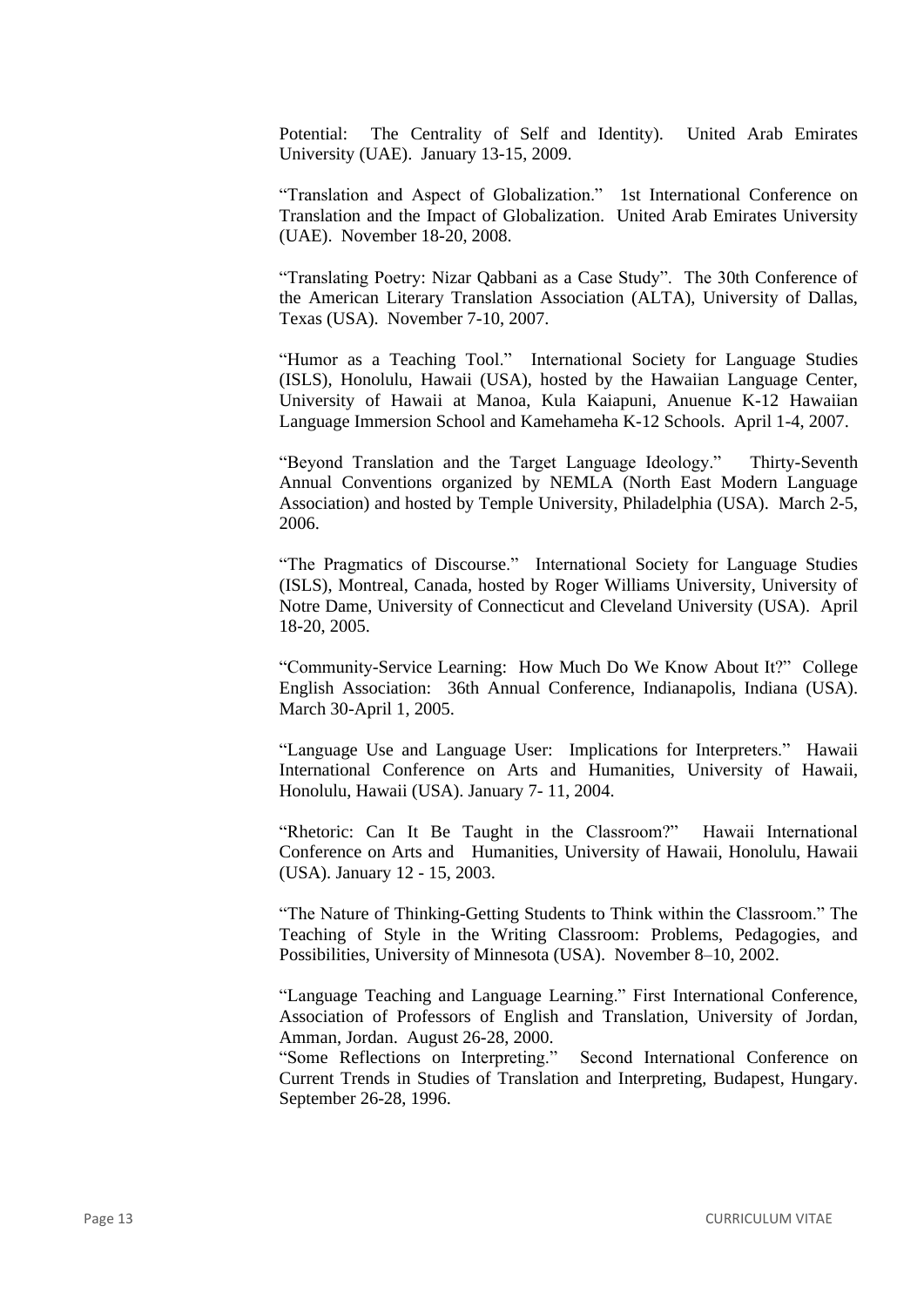|                              | "The Effects of Non-Verbal Communication in Literature." Thirteenth<br>International Conference on Language, Linguistics, Literature, and Translation,<br>Yarmouk University, Irbid-Jordan. April 26-28, 1996.                                  |
|------------------------------|-------------------------------------------------------------------------------------------------------------------------------------------------------------------------------------------------------------------------------------------------|
|                              | The Importance of Teaching Translation Theory." Third Language International<br>Conference: Teaching Translation and Interpreting, University of Copenhagen,<br>Elsinore, Denmark. June 18-20, 1995.                                            |
|                              | "Pragmatics and Interpreting." Ninth Annual International Conference on<br>Pragmatics and Language Learning, University of Illinois at Urbana-Champaign<br>(USA). March 3-5, 1995.                                                              |
|                              | "Some Aspects of Text Structure in Arabic Narrative Discourse." Organization<br>in Discourse, University of Turku, Turku, Finland. August 14-17, 1994                                                                                           |
|                              | "Words in Context."<br>The First International Conference on Linguistics,<br>Literature and Translation, Yarmouk University, Irbid, Jordan. April 26-28,<br>1994.                                                                               |
|                              | "Rhetoric across Cultures." First International Conference on Translation,<br>Yarmouk University, Irbid, Jordan. April 23-25, 1992.                                                                                                             |
| <b>INVITED PRESENTATIONS</b> | Invited Guest Speaker, CETRA, KU Leuven, Leuven, Belgium, June 21, 2021.                                                                                                                                                                        |
|                              | Invited Guest Speaker, California Healthcare Interpreting Association,<br>Sacramento, CA, June 14, 2021.                                                                                                                                        |
|                              | Invited Guest-Speaker, The American University International Conference,<br>Ajman-Sharjah (UAE), June 10-12, 2021.                                                                                                                              |
|                              | Invited Guest Speaker, American Translators Association (ATA). The ATA<br>61st Annual Conference, lecture was delivered virtually, October 21, 2020.                                                                                            |
|                              | Invited Speaker, Center for Translation Studies (CETRA), KU Leuven, Leuven,<br>Belgium, November 14-22, 2020. In addition to the public lecture, I was<br>invited to give a series of workshops and lectures to KU Leuven graduate<br>students. |
|                              | Invited Speaker, Cleveland Metropolitan School District, Cleveland, OH,<br>August 8, 2018.                                                                                                                                                      |
|                              | Invited Speaker, KentLingua, Kent State University, Kent, October 10, 2018.                                                                                                                                                                     |
|                              | Invited Speaker, "The 6 <sup>th</sup> UNNES International Conference on English<br>Language Teaching, Literature and Translation (ELTLT), 2017". State<br>University of Semarang, Semarang, Indonesia, October 6-9, 2017.                       |
|                              | Invited Keynote Speaker at Jordan Second International Conference on<br>Translation, hosted by the Jordanian Translators' Association and Petra<br>University-Jordan, November 30-December 2, 2010.                                             |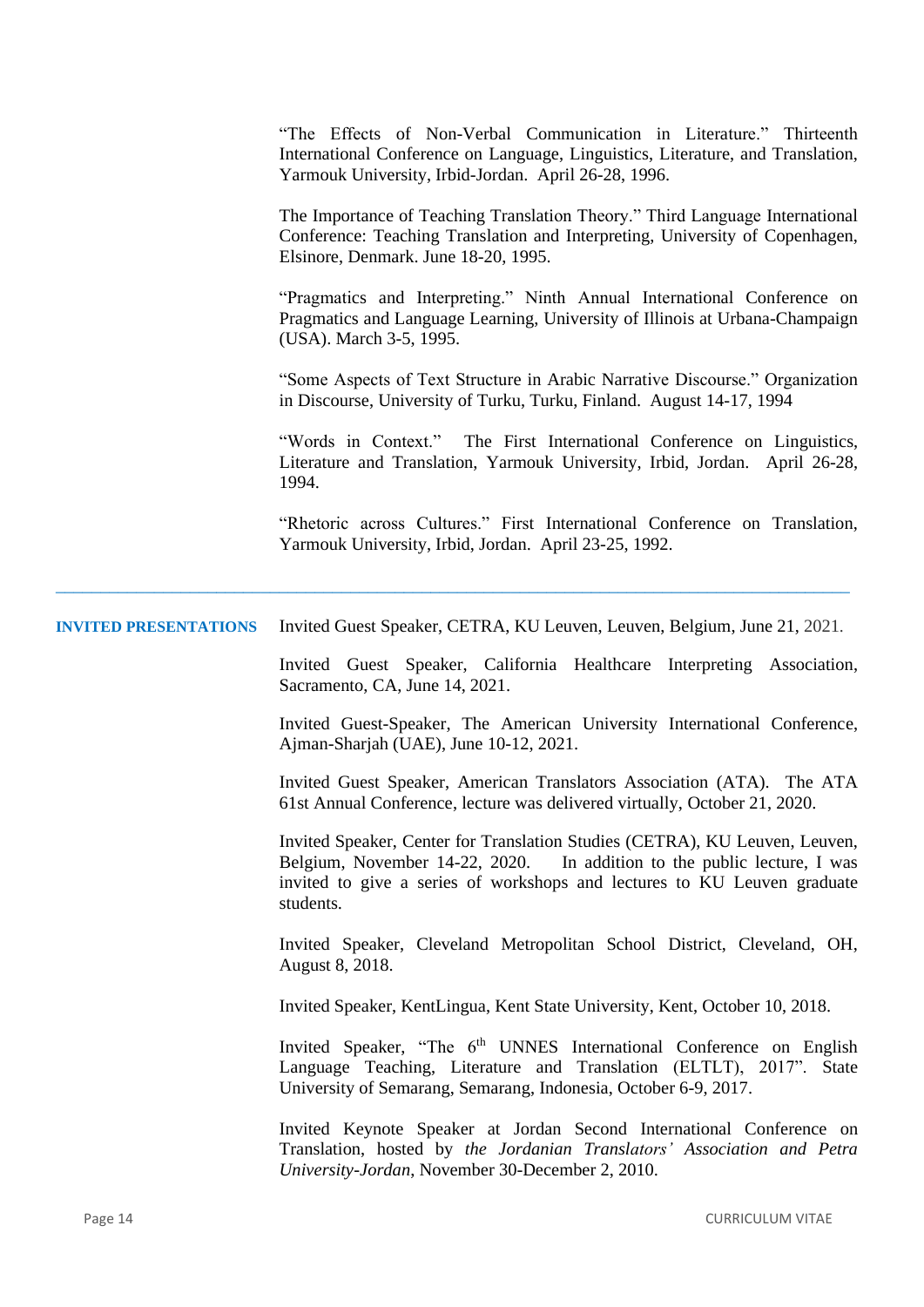Invited Guest Speaker/lecturer. College of Translation and Interpretation. University of Geneva, Switzerland. I was invited to give a series of lectures and workshop to translation students and faculty, April 10-15, 2010.

Invited guest speaker, Zayed Center for Heritage and History, Al Ain, UAE. I conducted a seminar on "Rhetorical Patterns across Languages", May 21, 2007.

Invited guest speaker, Umbach & Associates, Evansville, Indiana (USA). I conducted a seminar entitled "East and West: A Social Perspective", July 13, 2006

Invited guest speaker, Christ Lutheran Church, Evansville, Indiana (USA). "Perception of Islam in the West", July 27, 2006

Invited guest on Abu Dhabi television program (TV Family) entitled "Homes that Do Not Speak Arabic." The segment talked about families of Arabic origin who have either lived abroad, or in Arab countries, but do not communicate in Arabic with their children, Abu Dhabi, December 16, 2005.

Invited guest speaker, "Francophone Africa", North High School, Evansville, Indiana (USA), February 4, 2003.

Invited panelist, "Assessment Day 2002", Institutional Research and Assessment, University of Southern Indiana, Evansville, Indiana (USA), January 4, 2002.

Invited guest speaker (panel discussion) on "World Literature", North High School, Evansville, Indiana (USA), May 1, 2002.

Invited guest speaker, "Annual Southwestern Indiana Close Up Program", Evansville, Indiana (USA), October 16, 2002.

Invited guest speaker on "Middle East and Islamic Cultures with Reference to Occupational Therapy", Health Professions Department, University of Southern Indiana (USA), November 25, 2002.

Invited guest speaker on "Contrastive Theology", McGary Middle School, Evansville Vanderburgh-School Corporation, Evansville, Indiana (USA), October 7, 2002.

Invited panelist, "Religion and Culture" at the 19th Annual Southwestern Indiana Close Up Program, Evansville-Vanderburgh School Corporation, Evansville, Indiana (USA), October 16, 2002.

Invited guest speaker on "Biblical Literature with Reference to Islam", North High School, Evansville, Indiana (USA), May 7, 2002.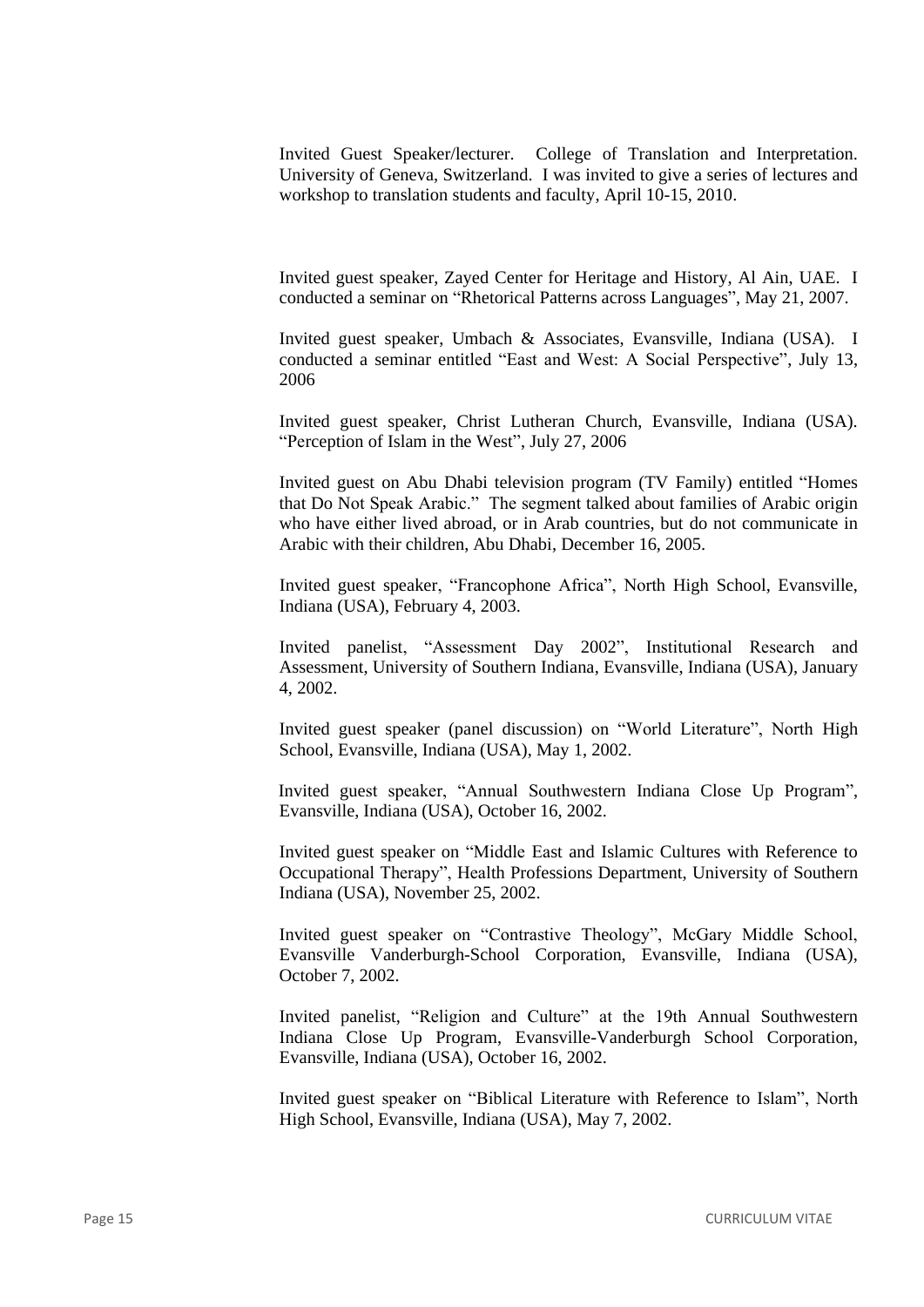|                                                                        | Invited guest speaker on Jordanian television talk show called "Challenges". In<br>a three-part series, the panel discussed translation, its importance in this<br>technological world, and the problems associated with it, particularly in the<br>translation of children's literature, Amman, Jordan, July 3, 1997.                                                                                                     |
|------------------------------------------------------------------------|----------------------------------------------------------------------------------------------------------------------------------------------------------------------------------------------------------------------------------------------------------------------------------------------------------------------------------------------------------------------------------------------------------------------------|
|                                                                        | Invited guest speaker at Rotary Club (Jordan). I made a presentation entitled<br>"The Importance of Translation in Bridging Cultural Gaps between Nations",<br>Irbid, Jordan, November 22, 1997.<br>Invited guest speaker at employment fair called Job ConneXion '96, American<br>Embassy, Amman, Jordan. Aim of fair was to match highly qualified U.S.<br>graduates with local and regional companies, October 5, 1996. |
|                                                                        | Invited Speaker, U.S. University Fair (Linden Tour in the Middle East), co-<br>sponsored with AMIDEAST, Amman, Jordan. I talked about U.S. graduate<br>admission requirements.                                                                                                                                                                                                                                             |
| <b>AND ACCREDITATION</b>                                               | <b>PROGRAMATIC REVIEW Chair of Review Panel, The National Center for Academic Accreditation and</b><br>Evaluation (NCAAA) Evaluation (NCAAA)<br>Saudi Arabia<br>September 11-16, 2020                                                                                                                                                                                                                                      |
| <b>INTERNATIONAL</b><br><b>RESEARCH &amp;</b><br><b>COLLABORATIONS</b> | Reviewer, Translation Excellence Award, Prince Sultan University<br>Saudi Arabia<br>March 11, 2017                                                                                                                                                                                                                                                                                                                         |
|                                                                        | Member/Consultant, Higher Council for Linguistics $&$ Translation,<br>Arab League,<br>April 2005-present                                                                                                                                                                                                                                                                                                                   |
|                                                                        | Reviewer and Consultant, Qatar National Research Fund.<br>August 2011-Present.                                                                                                                                                                                                                                                                                                                                             |
|                                                                        | Language Consultant and Translation Test Assessor, Xerox Global<br>Knowledge and Language Services (Translation), Hertfordshire, United<br>Kingdom,<br>August 2009-Present                                                                                                                                                                                                                                                 |
|                                                                        | Chair of the Testing and Accreditation Committee, World Arab Translators'<br>Association, Board of Experts, Belgium, August 2004-Present                                                                                                                                                                                                                                                                                   |
| <b>GRANT ACTIVITY</b>                                                  | A grant for the interdisciplinary project entitled "Translation and Literature."<br>The project was funded by the United Arab Emirates University Research<br>Office (UAE) for the amount of \$111,316. 2005-2006.                                                                                                                                                                                                         |
|                                                                        | A grant awarded by Danish Foreign Ministry to selected participants in the<br>Third Language International Conference, Ellsinore, Denmark. The grant                                                                                                                                                                                                                                                                       |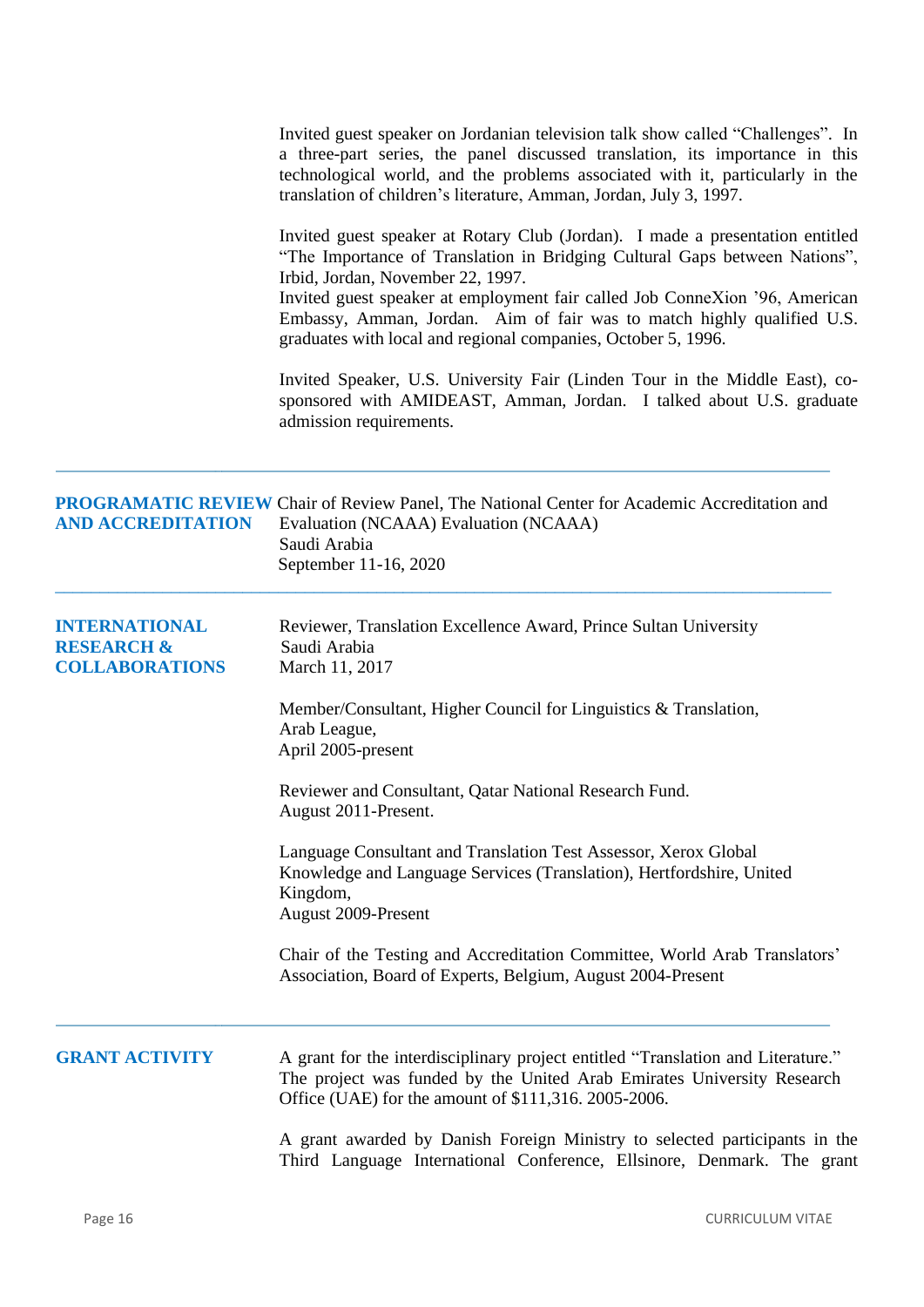included a 5-day tour of various Danish universities and colleges. The goal was to assess the education quality in these institutions. The grant was awarded by the 'Hamlet' Foundation, which covered participation costs at the Ellsinore conference. June 18-25, 1995.

## AWARDS AND HONORS Honored by the Who's Who in the World 2012 (29th Edition, Marquis Who's Who LLC, New Jersey, USA. December 2012.

\_\_\_\_\_\_\_\_\_\_\_\_\_\_\_\_\_\_\_\_\_\_\_\_\_\_\_\_\_\_\_\_\_\_\_\_\_\_\_\_\_\_\_\_\_\_\_\_\_\_\_\_\_\_\_\_\_\_\_\_\_\_\_\_\_\_\_\_\_\_\_\_\_\_\_\_\_\_\_\_\_\_\_\_\_\_\_\_

Received College Best Performance Award for Excellence in Scholarship, College of Humanities and Social Sciences, United Arab Emirates University (UAE). 2006-2007.

Received Merit Award for Distinguished Service, College of Humanities and Social Sciences, United Arab Emirates University (UAE). December 2006.

Certificate of Recognition, United Arab Emirates University. November 2005.

4-year British Council Scholarship to Heriot Watt University, Edinburgh, UK to study Linguistics and Translation. August 1988-June 1991.

Recipient of grant given by Danish Foreign Ministry to selected participants in the Third Language International Conference, Ellsinore, Denmark. The grant included a 5-day tour of various Danish universities and colleges. The goal was to assess the education quality in these institutions. The grant was awarded by the 'Hamlet' Foundation, Denmark. June 18-25, 1995.

| <b>COMMUNITY SERVICE</b><br><b>(KENT STATE)</b> | <b>Citation and Recognition Committee</b><br>College of Arts and Sciences, Kent State University<br>Kent, OH, USA<br>August 28, 2020-Present |
|-------------------------------------------------|----------------------------------------------------------------------------------------------------------------------------------------------|
|                                                 | <b>Graduate Studies Committee</b><br>MCLS, College of Arts and Sciences, Kent State University<br>Kent, OH, USA<br>August 2020-Present       |
|                                                 | <b>Faculty Senate Committee</b><br>College of Arts and Sciences, Kent State University<br>Kent, OH, USA<br>November 11, 2019-Present         |
|                                                 | <b>Graduate EPC Representative</b><br>College of Arts and Sciences, Kent State University<br>Kent, OH, USA<br>November 11, 2017-2019         |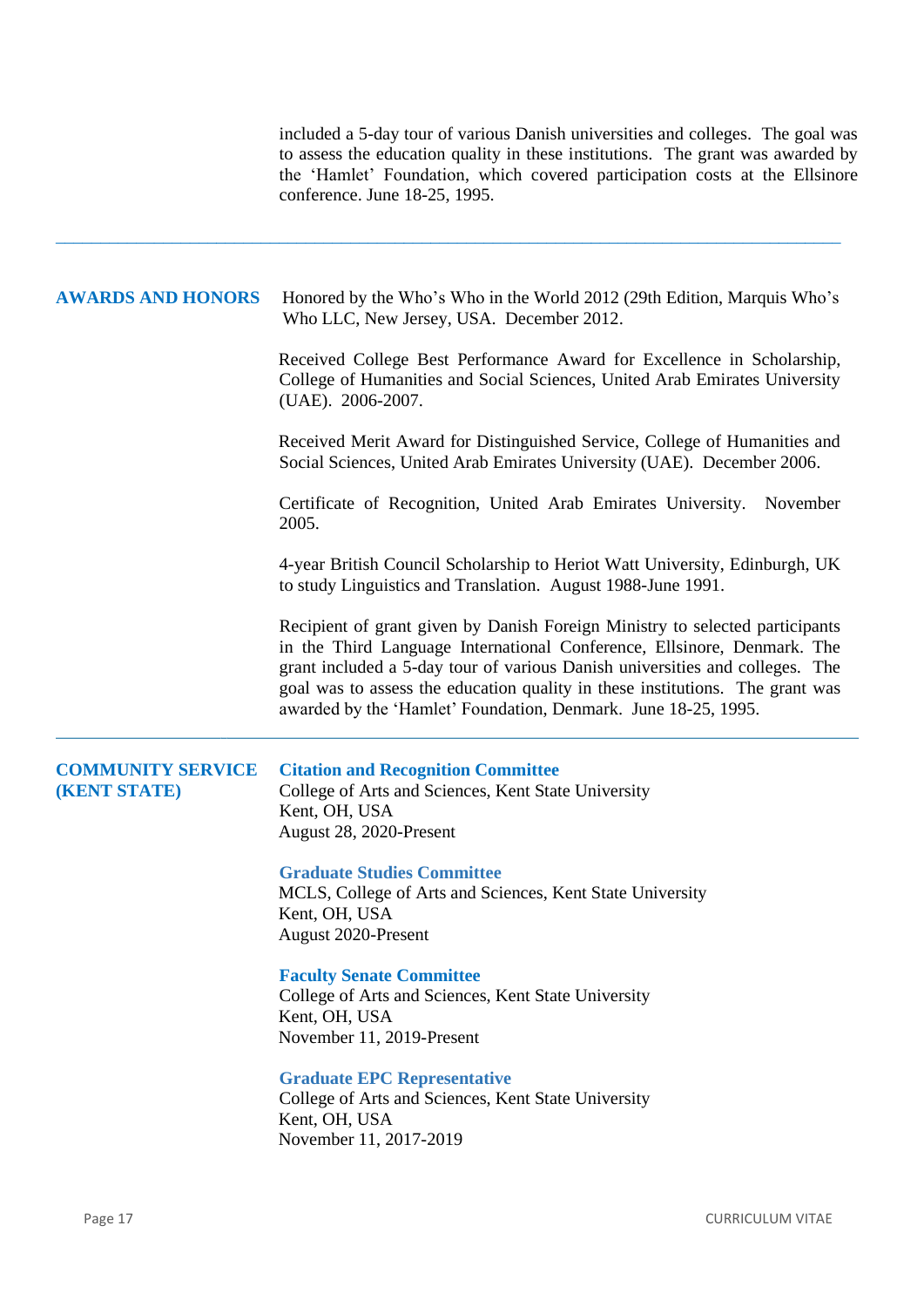## **Member, Non-Tenure Track Promotion Advisory Board**

College of Arts and Sciences Kent State University Kent, OH, USA November 17- 2016

## **Member, Advisory Committee for the Religion Studies**

**Program** Center for Comparative & Integrative Programs Kent State University Kent, Ohio, USA April 14, 2015-Present

#### **Chair, Department's Complaint Committee**

Modern Language and Classical Studies Kent State University Kent, Ohio, USA. (AY 2018-2019)

## **Member, Curriculum Committee**

Modern Language and Classical Studies Kent State University Kent, Ohio, USA. (AY 2016-2017)

## **Member, Doctoral Program, Modern Language and**

**Classical Studies** Kent State University Kent, Ohio, USA September 2014-Present

#### **Member, Department's Complaint Committee**

Modern Language and Classical Studies Kent State University Kent, Ohio, USA. November 2014-2015

## **INTERNATIONAL LEVEL**

**Associate Editor for AL-MUTARĞIM** Academic Journal, Laboratory of Translation Didactics and Multilingualism, affiliated with the Institute of Translation, University of Oran Ahmed BEN BELLA - ALGERIA. June 2020-Present

#### **Member of the Hiring Commission**

Faculty of Translation and Interpreting, University of Geneva, Switzerland February 2013-August 2014

**Reviewer** American Journal of Linguistics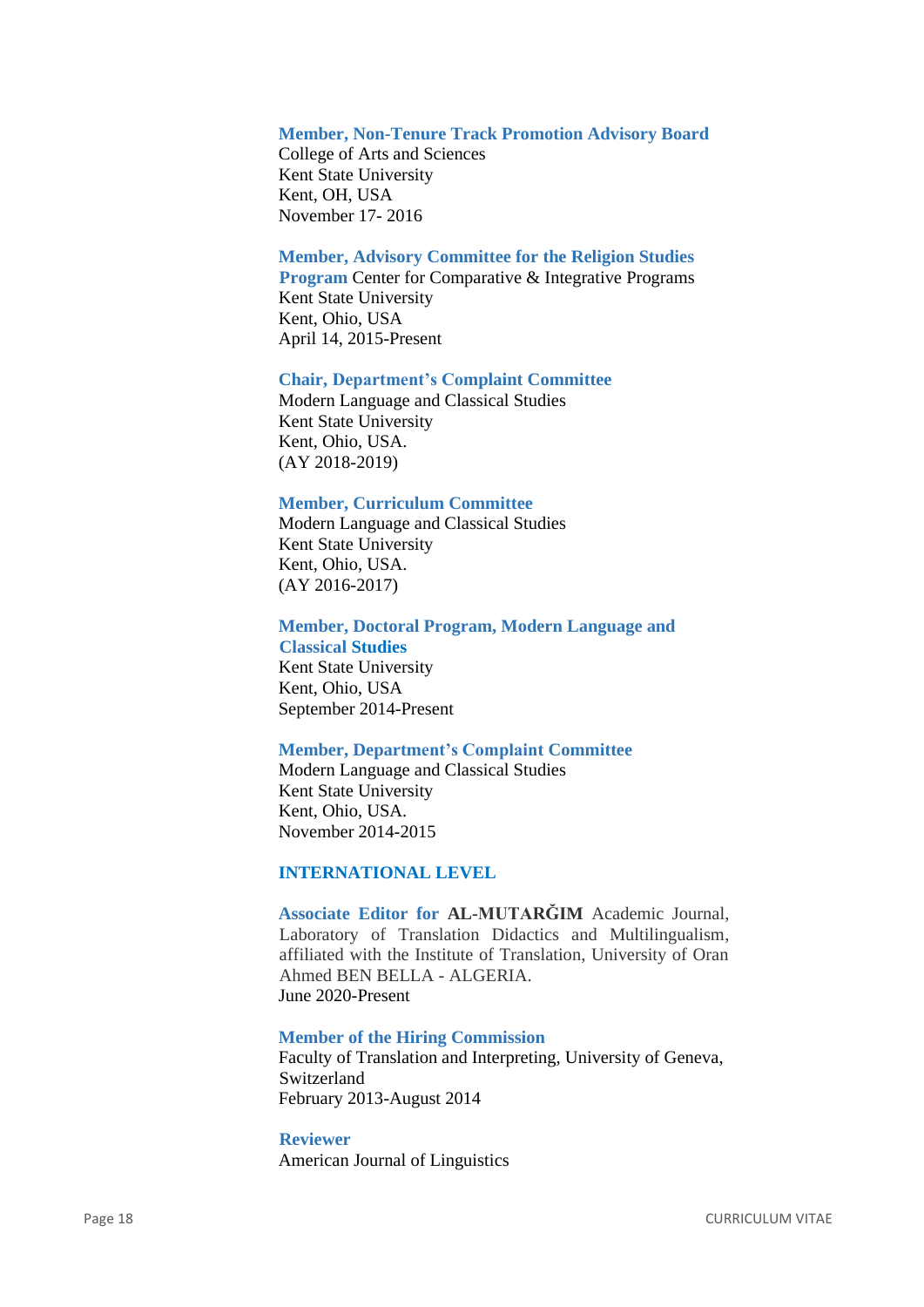Published by Scientific and Academic Publishing (USA) November 2012-Present

#### **Reviewer**

Australian Journal of Linguistics Published by the Australian Linguistic Society, Australia (the Online Platform for Taylor & Francis Group content) August 2012-Present

## **Editor, UAEU Research Journal**

Office of the Vice Provost for Research and Graduate Studies, UAE University, UAE. February 2012-2014

## **Peer Reviewer**

Qatar National Research Fund Qatar Foundation, Qatar November 2011-Present

## **Member of the Review Committee for the Asian Journal of Humanities**

Scholar One Manuscripts Universiti Sains Malaysia Press. The Kemanusiaan The Asian Journal of Humanities is listed in Excellence in Research for Australia at ERA Ranked Journal List October 2011-Present

## **Member of the Arab World English journal** AWEJ **[www.awej.org](http://www.awej.org/)**

April 16, 2010-Present

# **Member of the journal of Advisory Editorial Board (AEB)**

International Journal of Media and Translation Studies (IJMTS), Translation Standards Institute Paterson Lake, Victoria, Australia. January 2011-Present

# **Member of the Review Committee for the Journal of Language and Culture.**

Affiliated with Arizona Language Association, Massachusetts Language Association, Texas Foreign Language Associations, among others. Link is available at [\(http://www.academicjournals.org/JLC/\)](http://www.academicjournals.org/JLC/). February 2011-Present

# **Member and Departments representative of the Masters Advisory Board**

College of Humanities and Social Sciences, United Arab Emirates University, Al Ain, UAE September 2010-July 2013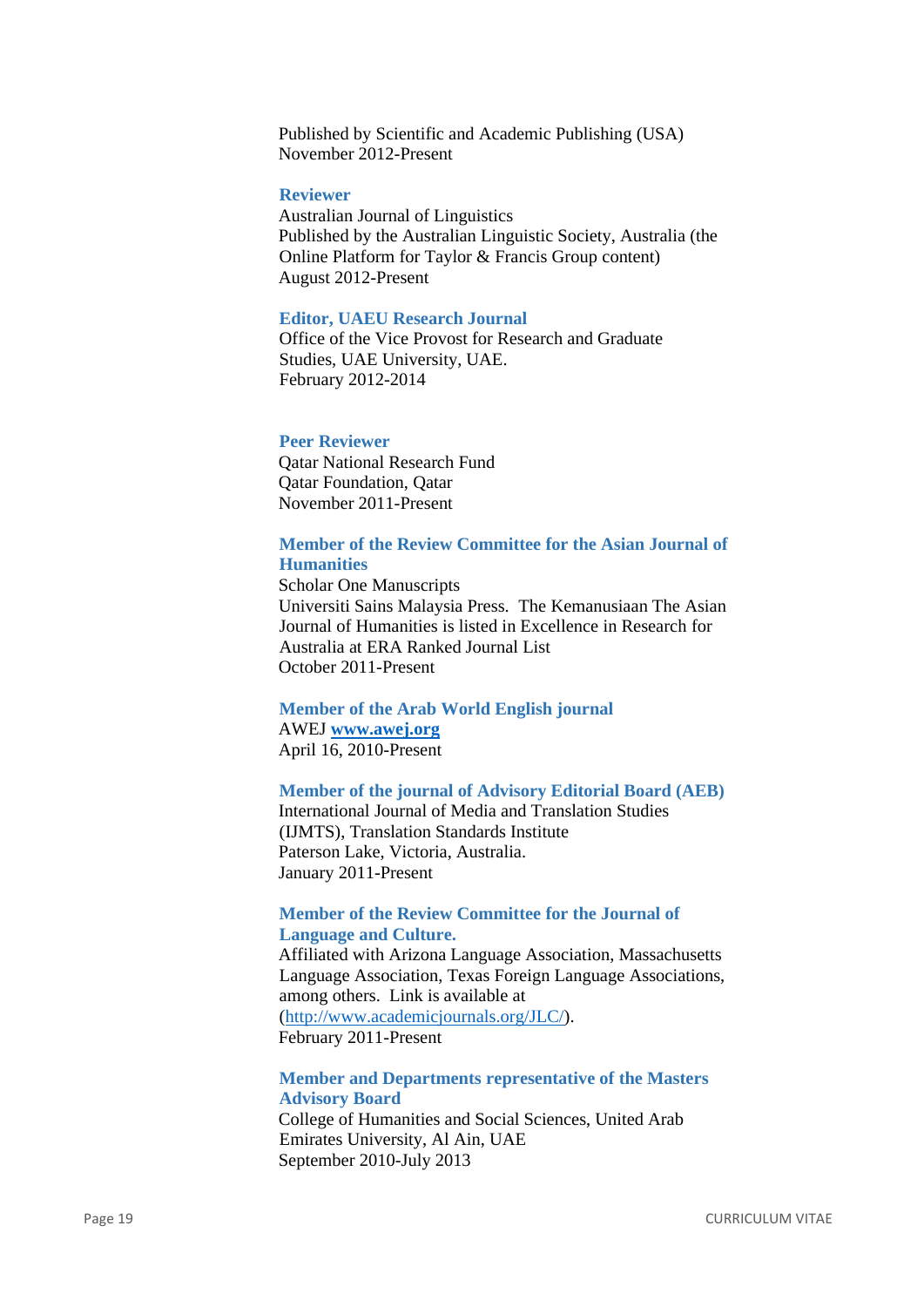#### **Undergraduate Studies Officer**

College of Humanities and Social Sciences, United Arab Emirates University, Al Ain, UAE September 2010-Sept. 2012

#### **Member of the Editorial Board**

International Journal of Translation Studies in the New Millennium, University of Bilkent-Ankara, Turkey November 2009-Present

#### **Language Consultant and Translation Test Assessor**

Xerox Global Knowledge and Language Services (Translation), Hertfordshire, United Kingdom February 2009-Present

## **Member and a Fellow, Chartered Institute of Linguists, London, United Kingdom** April 2008-Present

### **Editor-in-chief of the TRS Newsletter**

Department of Translation Studies College of Humanities & Social Sciences United Arab Emirates University September 2008-2012.

#### **Member of the College Language Competence Committee**

The Committee is in charge of interviewing faculty members who are applying for reappointment. Its main job is to make sure whether or not the applicant is competent to instruct students in English. September 2007-June 2008

#### **Member of the Editorial Board**

International Journal of Asian Philosophical Association (IJAPA) Fatih University, Turkey. December 2007-Present

#### **Member and Examiner**

UAE University Scotland Scholarship Program, UAE September 2006-Sept. 2012

## **Member of the College Promotion Committee**

College of Humanities & Social Sciences, United Arab Emirates University, UAE September 2004-Sept. 2013

## **Academic Coordinator**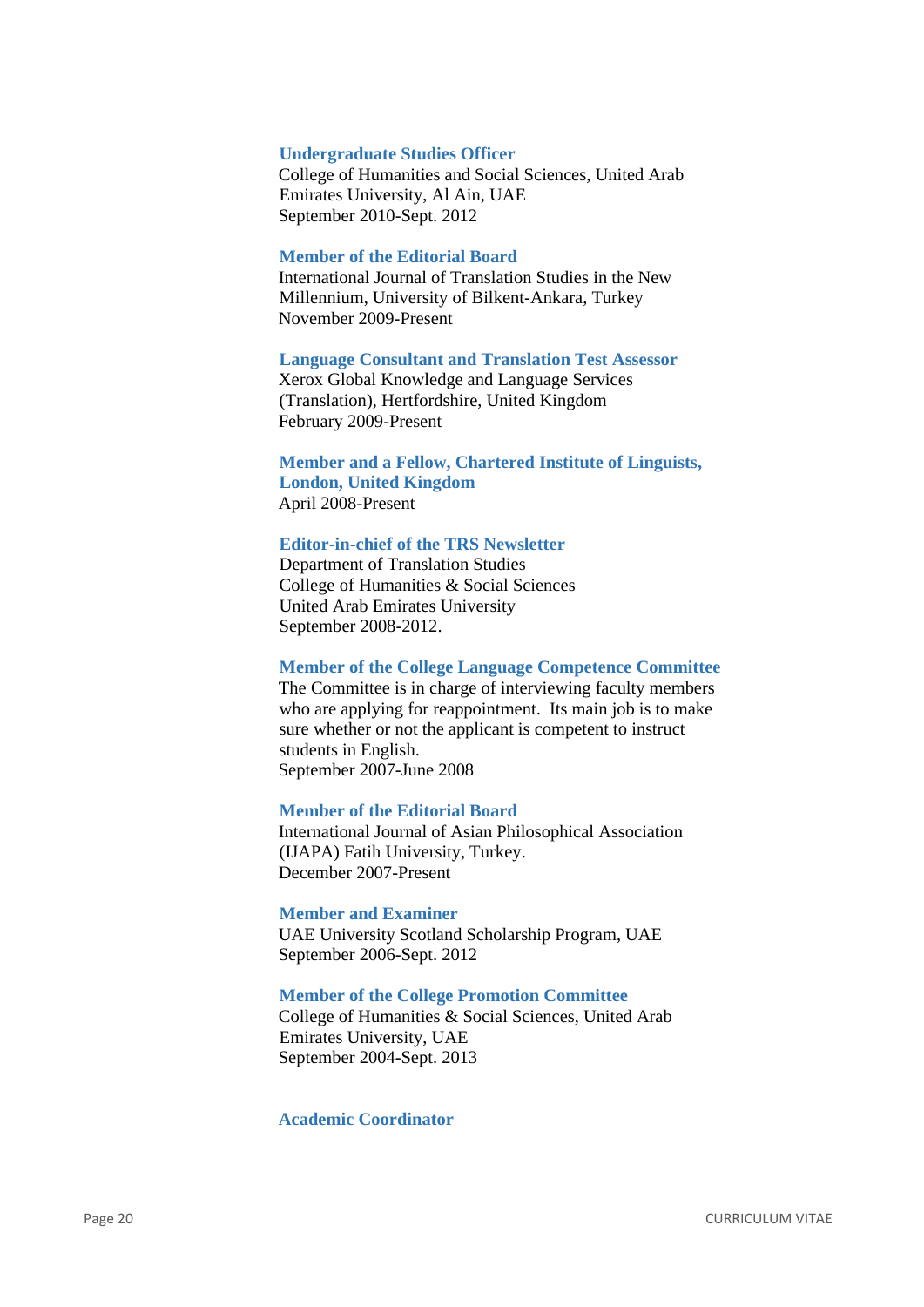College Wide Needs Assessment Advisory Committee, Division of Language and Communication, United Arab Emirates University, UAE. September 2006-Sept. 2008

## **Member of the Higher Council for Linguistics &**

**Translation**

The Arab League. April 2005-Present

#### **Chair of the Testing and Accreditation Committee**

World Arab Translators' Association, Board of Experts, Belgium. 2004-Present

#### **Member and Secretary of the College Promotion Committee**

College of Humanities & Social Sciences, United Arab Emirates University, UAE. October 2004-2007

#### **Member of the Scientific Board**

World Arab Translator's Association Journal for Language & Translation, Belgium September 2004-Present

#### **Member of the Scientific Board**

BABEL (International Federation for Translators), Belgium, Web link <http://www.benjamins.com/cgibin/t\_seriesview.cgi?series=Babel&show=board>. December 2004-Present

## **Member of the Peer Evaluation Committee**

College of Humanities and Social Sciences, United Arab Emirates University, UAE. October 2004-2011

# **Chairman of the New Curriculum Study Plan Committee**

Linguistics and Translation Division, United Arab Emirates University, UAE. September 2004-Sept. 2009

## **Member of the M.A. TESOL Program**

English Department, United Arab Emirates University, UAE. September 2003-Sept. 2004

**Member of the New Curriculum Study Plan Committee** English Department, United Arab Emirates University, UAE. September 2003-Sept. 2004

**Member of Standing Committee (Honor Candidates)**